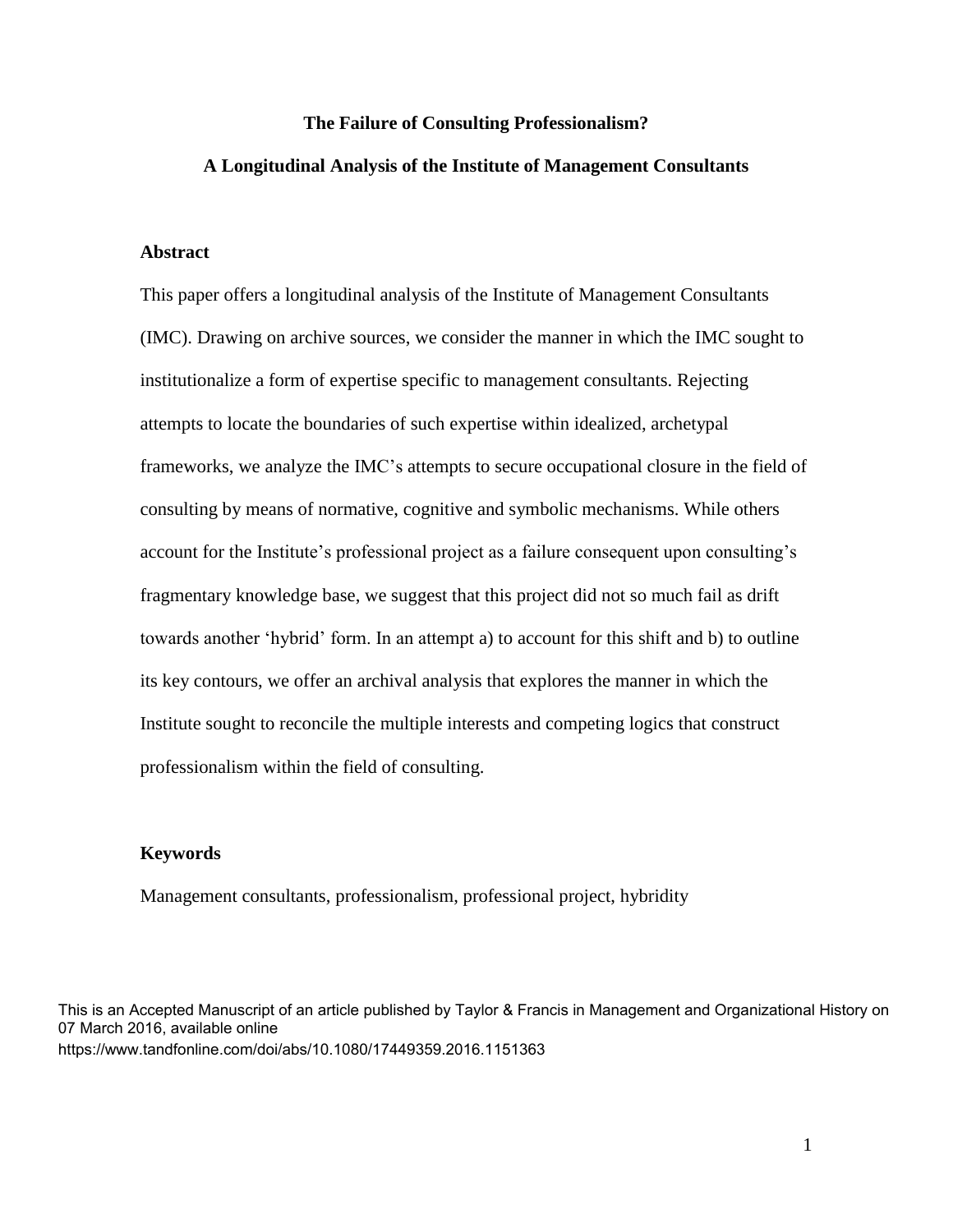## **1. Introduction**

This paper offers a longitudinal analysis of the Institute of Management Consultants (IMC). Drawing on archive sources, we consider the manner in which the IMC (renamed the Institute of Management Consultancy in 1998 prior to becoming the Institute of Consulting in 2011) sought to institutionalize a form of expertise specific to management consultants. Our account of the IMC engages with a body of literature that connects to issues around professionalism and occupational closure, yet our paper is not concerned with *the* consulting profession. Indeed, we believe that attempts to gauge the professionalization – or even the 'quasi-professionalization' (McKenna, 2006; 2007) – of management consultancy are unhelpful because they indulge forms of analysis which assume that key occupations may be located at points on a common evolutionary path towards 'real' professionalism (Wilensky, 1964). Rejecting this, our analytical approach recognises that projections of professional identity may take many forms. Furthermore we argue that (claims to) professionalism emerge over time and are immanent in the shifting patterns of dependence that shape organizational fields (see Muzio, Brock and Suddaby, 2013; Suddaby and Greenwood, 2001; Suddaby and Viale, 2011). More specifically, we draw on the concept of 'hybrid professionalism'. This allows us to circumvent the simplistic dualism between 'collegial' professionalism and 'corporate' professionalism in order to focus on the different – sometimes conflicting – logics employed by an occupational group in order to pursue a professional project. At the same time, hybrid professionalism also permits us to recognize the role played by the external environment in shaping the nature and purpose of professionalism within an institutional context (Hodgson, Paton and Muzio, 2015).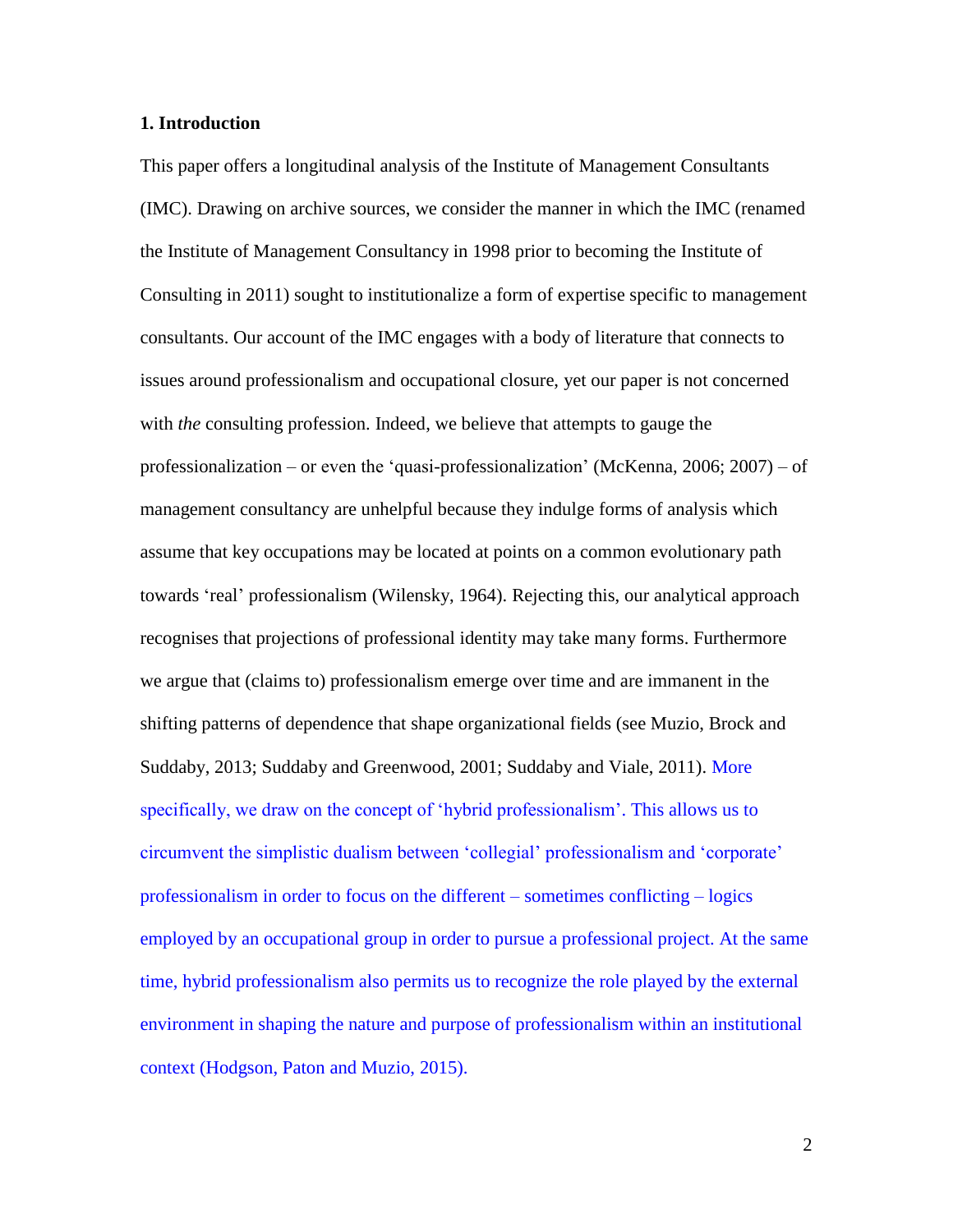Accordingly, the paper is structured as follows. We will begin by charting the development of the sociological literature on the professions. In addition, we will consider the burgeoning organizational literature that has focused on the contemporary challenges facing 'professionalism'. Building on the work of Evetts (2003; 2011; 2015a; 2015b; forthcoming), we will chart the movements that have re-directed academic attention from a concern with 'professions' to a concern with 'professionalization' and, more recently, with 'professionalism'. We will account for these movements and, in so doing, we will make a case for a 'hybrid' appreciation of the forces that shape the complex and highly variable processes of professionalism (Muzio et al., 2011; Paton, Hodgson and Muzio, 2015). In the third section, we will pause to offer an account of the methodology that underpins our archival inquiry. Here we will offer an analysis of the historiographical approach, which frames our reading of the IMC's archives.

In our fourth section, we will extend our analysis of hybrid professionalism developed in section two as we consider the activities of the IMC. Here, we will argue that the IMC embarked upon a 'professional project' in the 1960s, which called upon cognitive, normative and symbolic aspects of consulting (Noordegraaf, 2011) as it attempted to secure occupational professionalism (Ackroyd, 1996). Tracing the shifting patterns of dependence that shaped both the field of consulting and this project, we will argue that, over the next few decades, the IMC's project migrated from an *occupational* programme built around aspirations of cognitive control and collegial regulation to an endeavour increasingly defined and controlled by the larger consultancy organizations. In this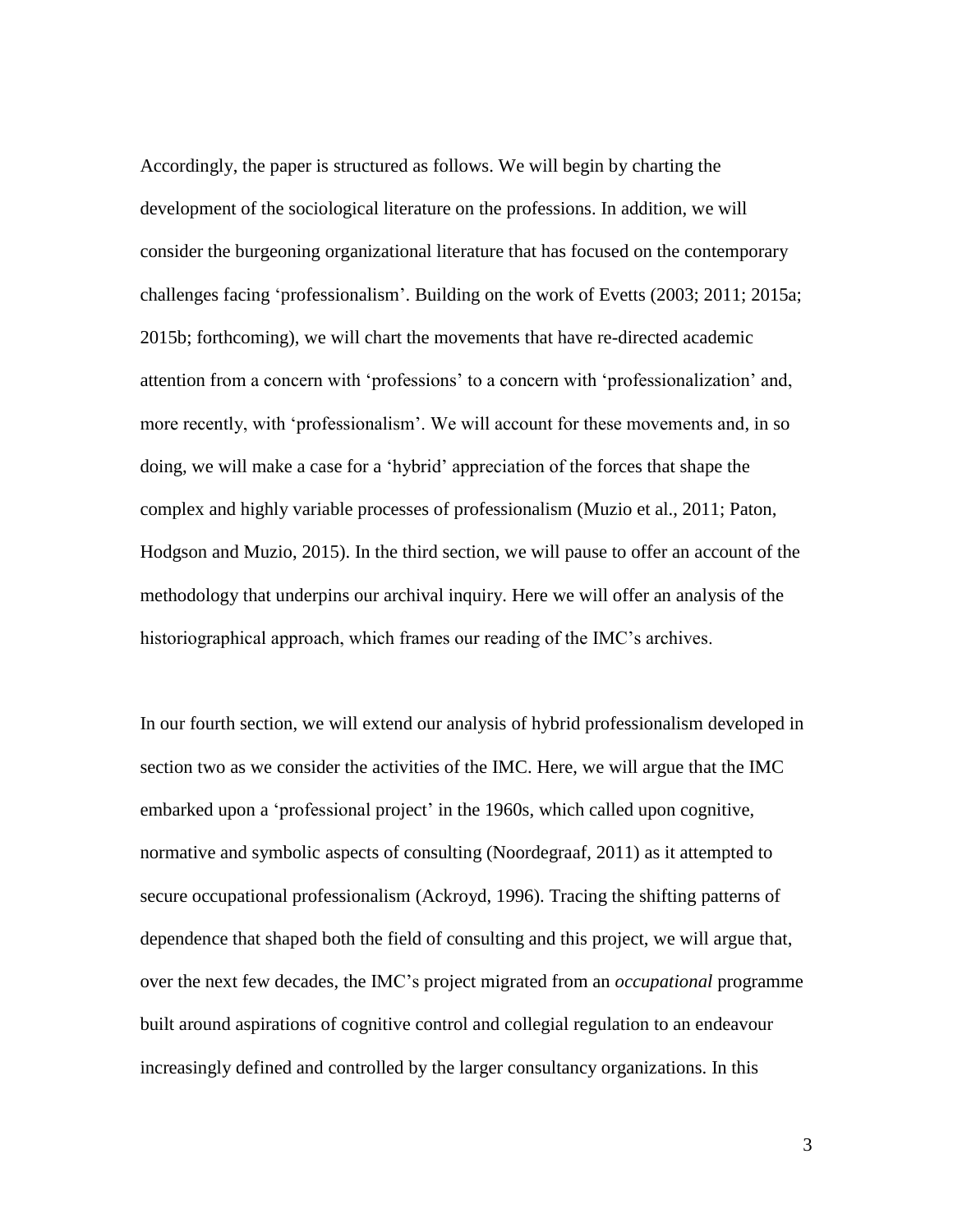regard, our analysis bears similarities to Kipping's (2011) analysis of 'image' or 'hollow' professionalism and McKenna's (2007) study of 'quasi-professionalism' among consultants. Yet our account of the institutionalization of consulting expertise differs from these and related accounts of management consultancy (Alvesson and Johansson, 2002; Engwall and Kipping, 2013; Groß and Kieser, 2006; Kirkpatrick, Muzio and Ackroyd, 2012; Kitay and Wright, 2007) insofar as we argue that the proliferation of neologisms and ideal-types that vie to explain the rise (and fall) of consulting professionalism fails to account for the 'dynamics through which…professionalism is defined and enacted' (Hodgson, Paton and Muzio, 2015: 13). While accepting that the IMC did indeed engage in activities designed to secure the trappings of professional working, we will argue that it makes little sense to ask the essential(ist) question: Are consultants really professionals? Instead, we invite the more fundamental and, we hope, more fruitful line of inquiry: What did the IMC do to (and for) those whom it sought to represent? Why did it do this and what outcome(s) did it produce? Noting the formal dissolution of the IMC in 2005, we address these questions as we offer reflections on the rise and fall of the Institute of Management Consultants. We conclude with suggestions for future research on the institutionalization of expertise within and beyond the field of consulting.

#### **2. Professions and Professional Work**

Recent scholarship on professional working has been preoccupied with the contemporary social and economic changes which confront the occupational elite that – in everyday speech – is taken to be professional in habit and outlook (Adams, 2015; Noordegraaf,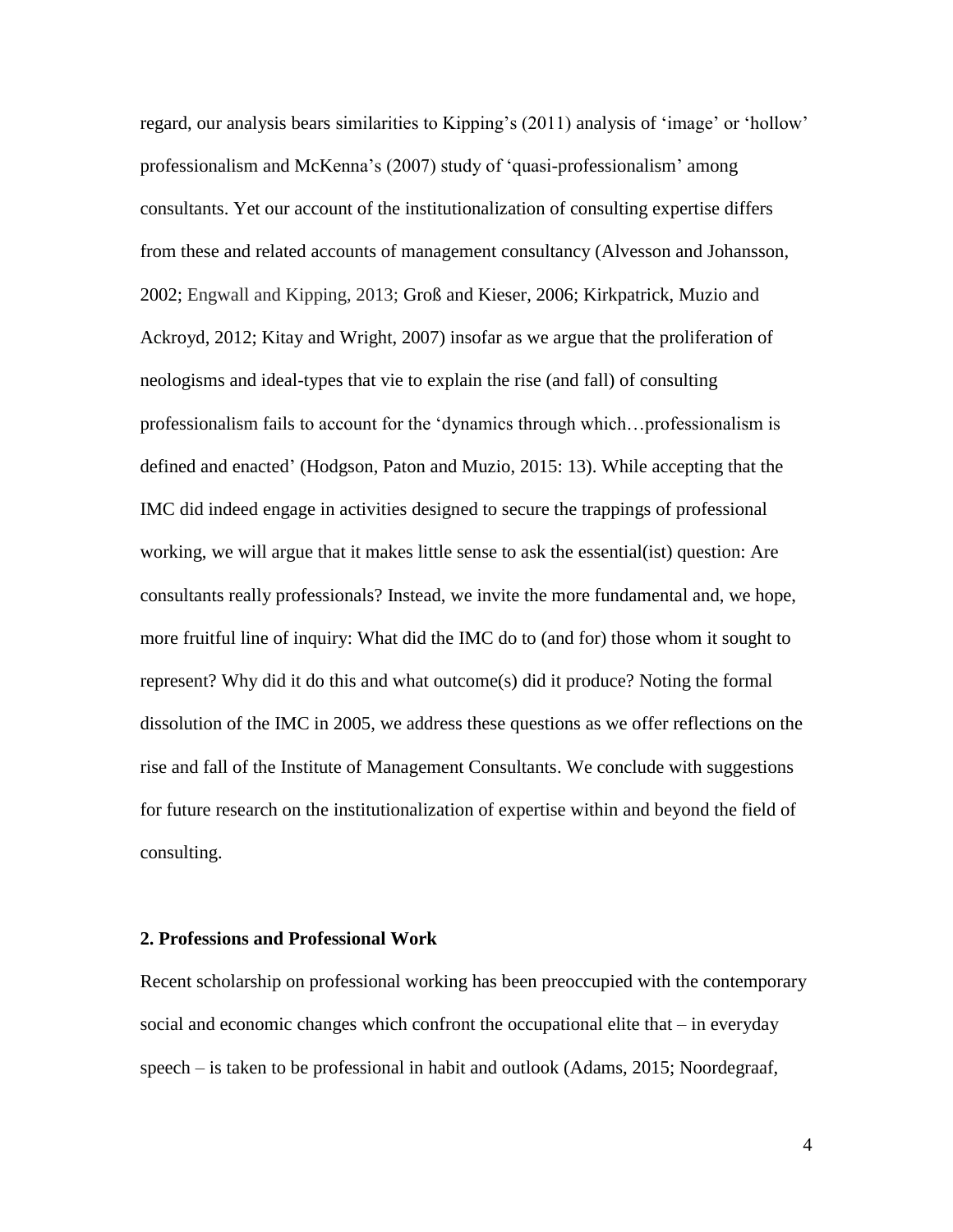2011). Commenting upon this body of work, Evetts (2003; 2011; 2015a; 2015b; forthcoming) identifies three phases in its development, each of which is concerned with a different object of analysis: a) '(the) professions'; b) 'professionalization'; and b) 'professionalism'. As we shall see, these phases link the sociological literature on the professions with the more recent 'organizational' contributions.

# *a. Professions*

The body of writing gathered under the label of 'professions' exhibits considerable diversity, both in its approach and in its core orientations. Yet what unifies the contributions grouped under this heading is a desire to identify the key characteristics of that specialist sub-strata of employees and independent practitioners whose training, skills and socialization has proved sufficient to carve out and maintain a privileged position, both at work and in society more generally [Author B1]. Evetts notes that this phase of writing dates back at least to the 1950s and is characterized by attempts to delineate those key traits that separate 'the professions' from other occupations (see Carr-Saunders and Wilson, 1933; Parsons, 1954; Durkheim, 1957; MacDonald, 1995). At the start of this period, the professions were vaunted. Indeed, Parsons (1954) suggested that 'professionals' were worthy of academic scrutiny because they acted as the custodians of socially important knowledge and brought stability to societies struggling to deal with change. In the 1970s, however, this functionalist account was challenged by a power perspective which suggested that, far from acting as societal custodians, professionals were more properly viewed as self-serving monopolists (Johnson, 1972; Larson, 1977).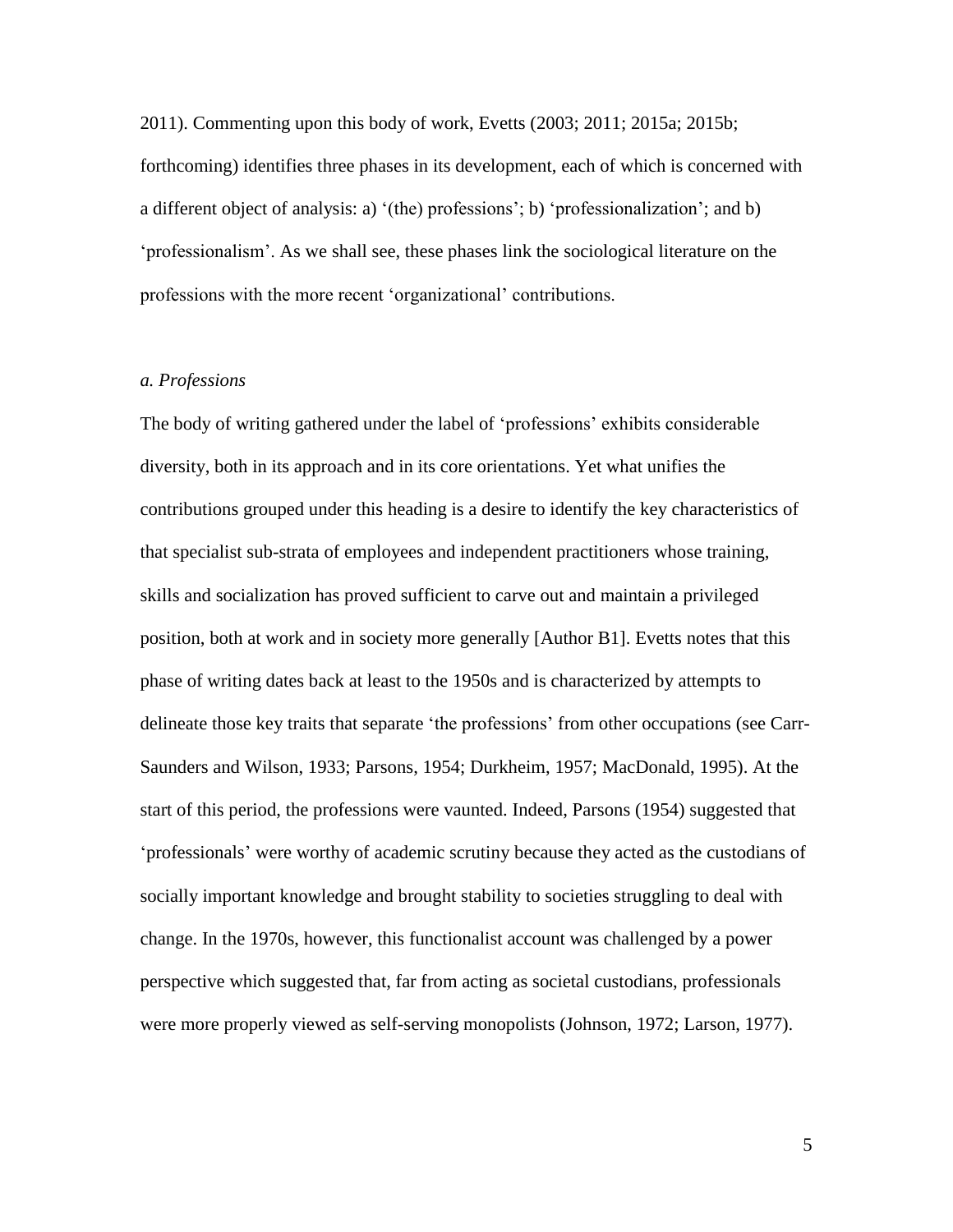Evetts (2003; 2011; 2015a; 2015b; forthcoming), in common with many others, is critical of attempts to name key occupational groups as *the* professions. Yet Evetts' work is unusual insofar as it seeks to counter key aspects of what has become, by now, the standard critique of the functionalist approach. For example, Evetts suggests that the oftrepeated criticism of Parsons' (1954) work is one-eyed and exaggerated. In fact, she argues that Parsons' work was perceptive because it a) recognized the role that trust, dependence and ethics play in constructing professional privilege, and so, b) considered the institutions and obligations that intervene to regulate normal market relations (see also Freidson, 1970). By the same token, the power perspective that arose in the 1970s has its own separate, yet serious, flaws. For example, she suggests that writers following this more critical tradition have been too keen to interpret the 'market shelters' enjoyed by professionals as monopoly positions. It is unrealistic, too, to imagine that professionals spend all their time engaged in rent-seeking activities; it is perfectly possible, Evetts notes, for professionals to serve their own ends whilst also tending to the interests of others, namely their clients.

Despite this attempt to temper the critiques that have grown up around the body of work concerned with (the) professions, Evetts sides with those such as Abbott (1988; 1991) who argue that any attempt to separate a class of 'professional' workers from ordinary occupations is a fool's errand. And yet more than a few contemporary commentators – Evetts included – have strayed on to this low road. As Evetts (forthcoming) observes: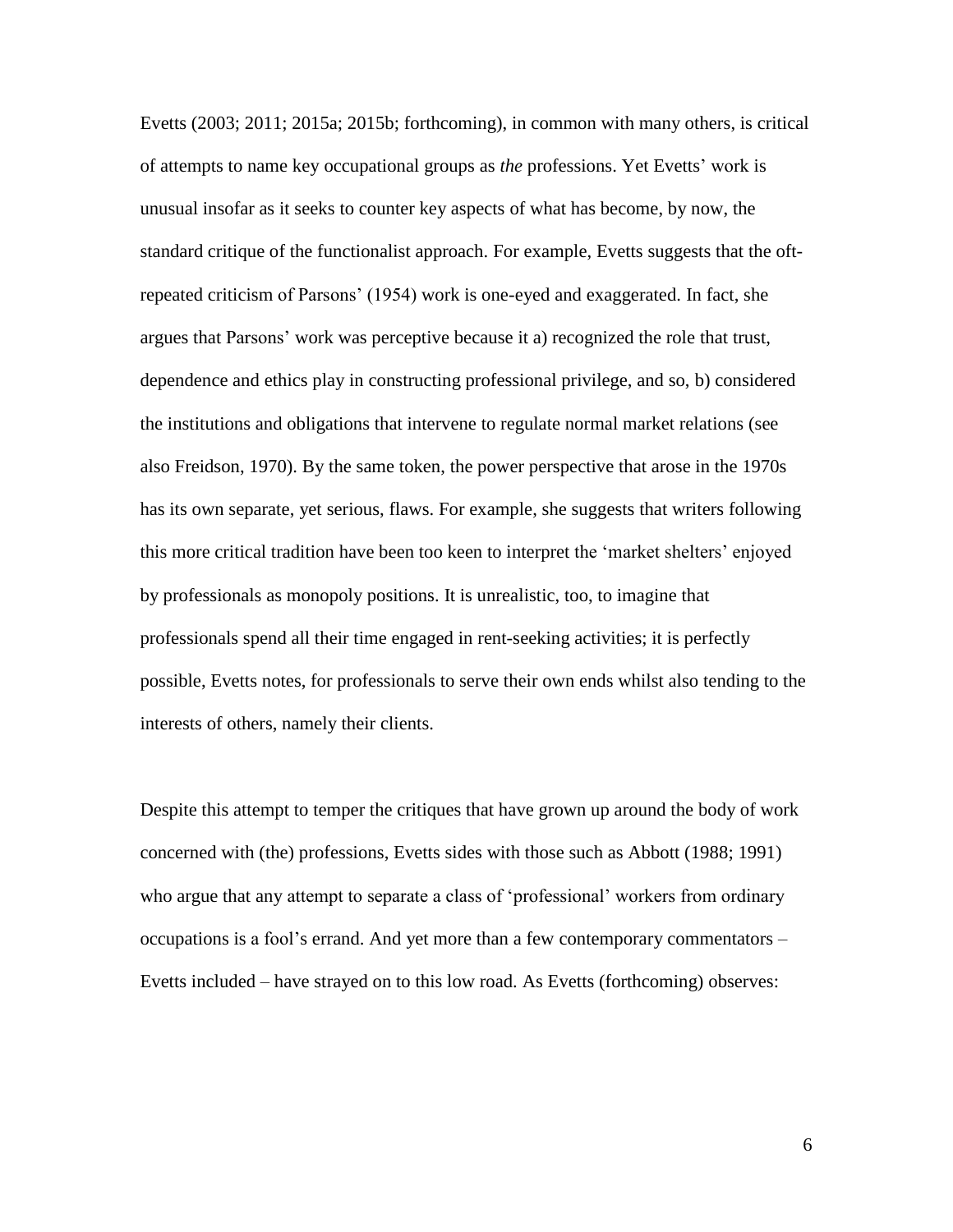Most professionals, including engineers, journalists, performing artists, the armed forces and police find occupational control of their work and discretionary decision-making difficult to sustain.

Here, certain occupational groups are lumped together under the category of 'professional' whilst others, we must assume, are implicitly excluded. Similarly, Brint's (1994) analysis suggests a wholehearted rejection of 'professional traits', yet he too finds himself treading in the footsteps of those who, in the 1950s, set off in pursuit of 'the professionals'. Thus Brint (1994: 3) tells us that (the) professionals are 'people who earn at least a middling income from the application of a relatively complex body of knowledge' and include groups such as 'economists, social scientists…lawyers, policy experts of various sorts, professors, at least some journalists and editors, some clergy and some artists'. Taking issue with the taxonomic urge that continues to haunt the literature on 'professions', Abbott (1991: 8) suggests that any attempt to construct a list of approved professions amounts to little more than the seating plan for a fantasy dinner party. Thus he warns:

[O]ne could start by discussing what a profession is. But the number of possible definitions [is] overwhelming. Moreover because the term 'profession' is more of an honorific than a technical one, any apparent technical definition will be rejected by those who [disagree with] its implied judgements about their favourite professions and nonprofessions. To start with a definition is thus not to start at all.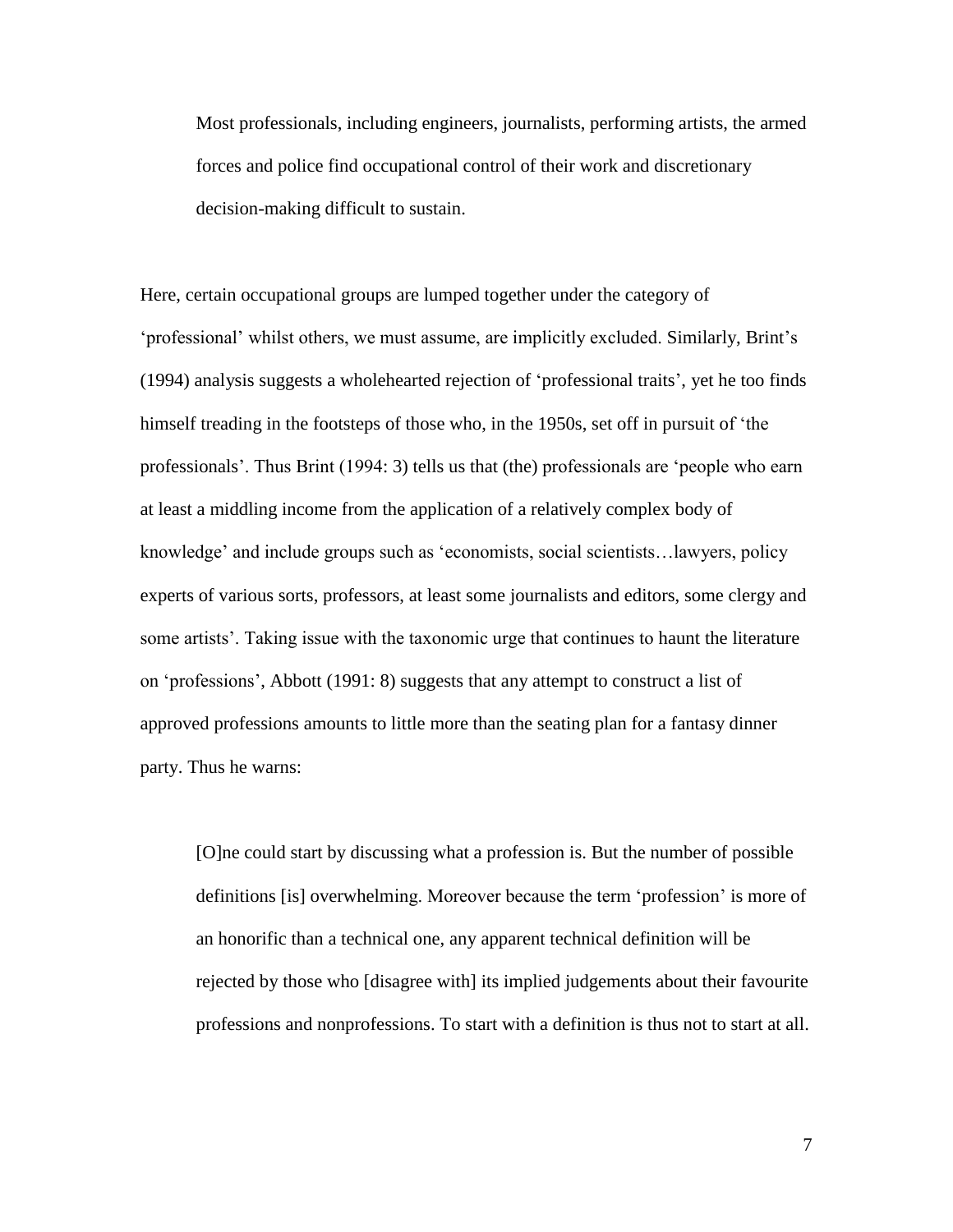# *b. Professionlization*

The second phase of writing on professional working is concerned with what has been termed 'professionalization'. This body of literature is more dynamic than that concerned with *professions* and – despite periodic lapses (see above) – openly rejects any attempt to define professionals according to the possession of key traits. Instead, this perspective sets out to consider the ongoing projects that have allowed a few key occupations to carve out and maintain professional jurisdictions (Larson, 1977; Abbott, 1988; 1991; Devine et al., 2000). Different explanations are offered for the processes that drive these projects: while Larson focuses on collective mobility projects in pursuit of market monopoly, Abbott puts more emphasis on inter-professional competition between rival groups within a system of professions. Recent work in the organizational literature, meanwhile, subsumes the professions within the genus of 'occupation' (Anteby, Chan and DiBenigno, forthcoming), expanding the scope of analysis from professional projects to trends within contemporary work practices. Common to these threads, however, is the idea that professionalization is based on the development (and defence) of cognitive, normative and symbolic resources (Noordegraaf, 2011).

Evetts (2015a; 2015b) is broadly sympathetic to this line of analysis, but, again, expresses reservations. First, she wonders whether our efforts to gauge contemporary attempts at professionalization actually begin from an appropriate starting point. She notes that law and medicine are both generally seen as the benchmark for projects of professionalization. Yet she argues that the experience of medical and legal practitioners is so exceptional that the professionalizing efforts of almost any other occupational group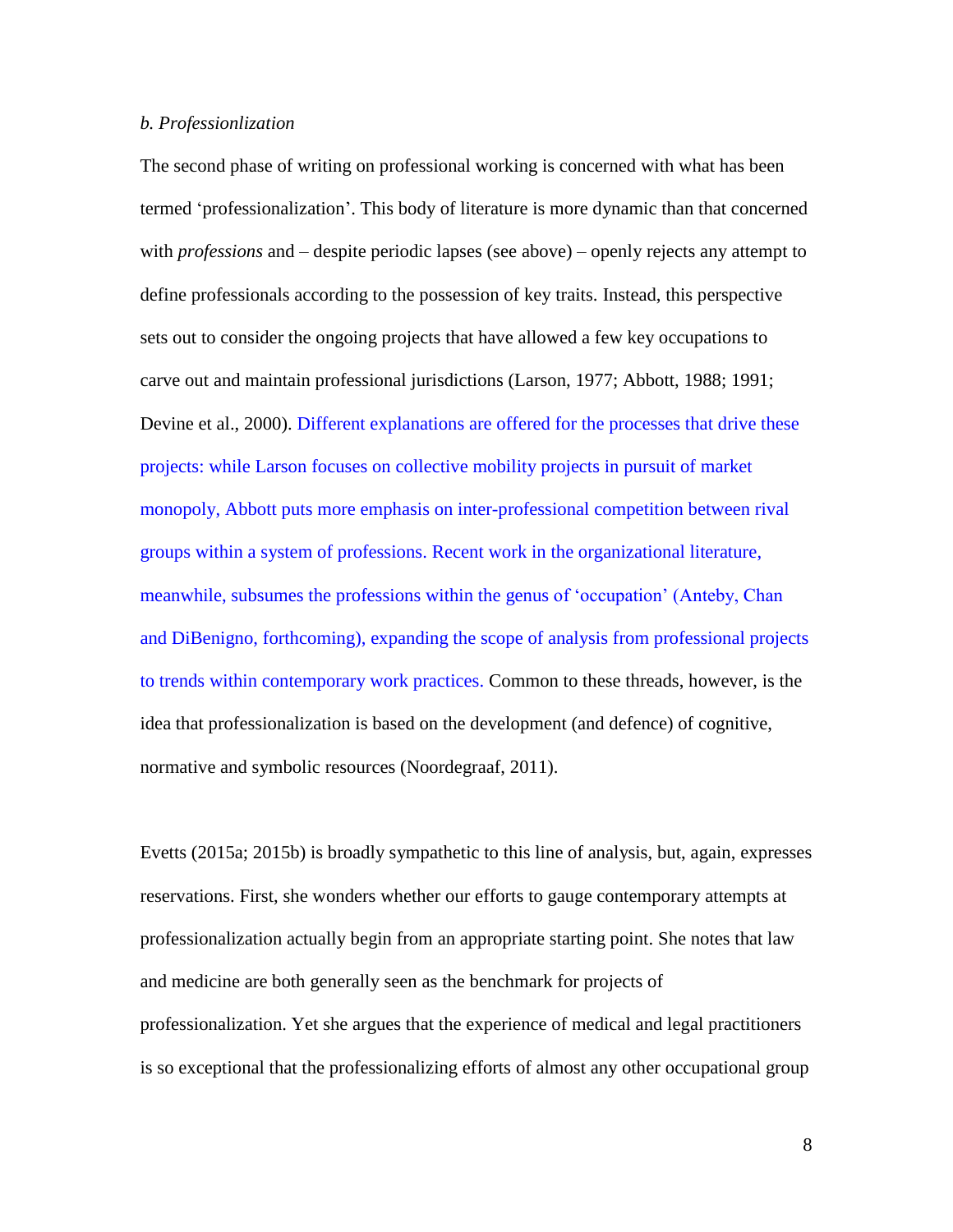will pale in comparison, being labelled inevitably as 'failures'. Second, Evetts (forthcoming) suggests that accounts of professionalization tend towards teleology insofar as they assume that all professionals, 'proto-professionals' and indeed 'anteprofessionals' (McKenna, 2006; 2007) may be located on a common evolutionary path towards a model that has been defined (at least implicitly) with reference to law and medicine. Third, she suggests that accounts of professionalization, inasmuch as they have been modelled on some idealized reading of *the* professions of law and medicine, assume that professionals work as independent practitioners. This assumption, of course, overlooks the extent to which those engaged in professional projects – including those operating in law and medicine – are the employees of large professional service firms, or PSFs (see Alvesson and Johansson, 2002; Muzio et al., 2011; Hodgson, Paton and Muzio, 2015).

#### *c. Professionalism*

The third phase of writing on professional working outlined by Evetts exhibits a concern with 'professionalism'. This body of literature rejects the pursuit of traits as well as the evolutionary teleology of some of the professionalization literature. As such, it attempts to explore the complex and variable manner in which claims to professionalism are sought and maintained. This perspective – in contrast to the others highlighted above – does not assume that professions can be identified in abstract. Nor does it assume that the path taken by lawyers and doctors offers the only route to a professional identity. Instead, analyses of 'professionalism' consider the ways in which a combination of occupational values and broader discursive issues act within organizational 'fields' (Suddaby and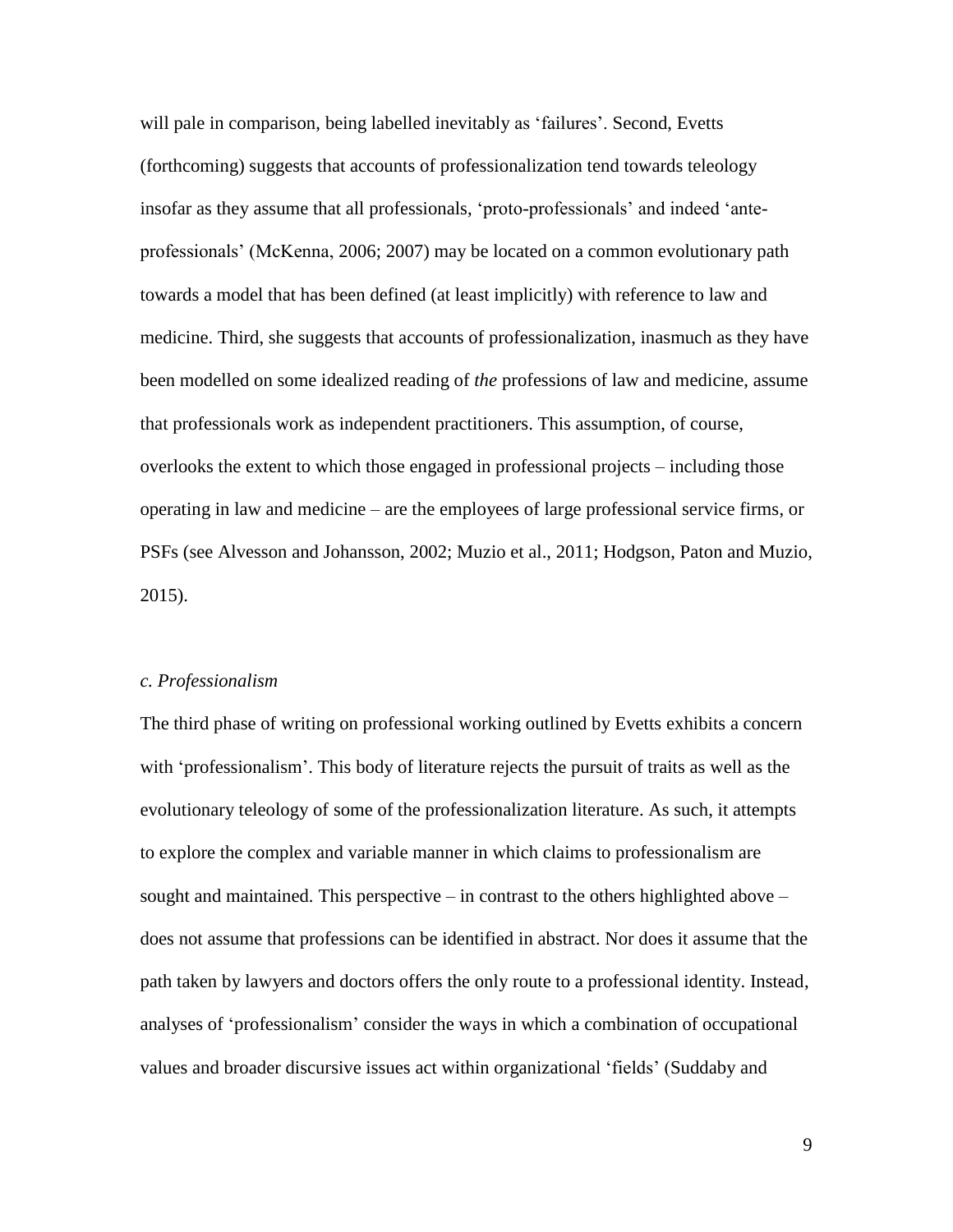Greenwood, 2001; Muzio, Brock and Suddaby, 2013) to shape day-to-day working relationships and broader obligations.

In this body of writing, occupational professionalism refers to a form of working founded upon the collegial regulation of entry to, certification for, and advance within any particular professional grouping (Ackroyd, 1996). Occupational professionalism is often contrasted to 'organizational' or 'corporate' professionalism (Muzio et al., 2011; Paton, Hodgson and Muzio, 2013), where occupational values and obligations – the very discourse of professional conduct – are defined not from within but from *above* the profession. A number of terms, mostly negative, have been coined to describe such 'professionalism from above', especially in relation to occupational groups such as management consultants and project managers. Kipping (2011), for example, speaks of 'hollow' and 'image' professionalism, while others prefer 'corporate' (Paton, Hodgson and Muzio, 2013) or 'brand' (Alvesson and Robertson, 2006) professionals. McKenna (2007) is more optimistic when he speaks of 'quasi-professionalism' or 'anteprofessionals' in relation to management consultants, but Svensson (2006) is more pessimistic in applying the term 'pseudo-professionals' to the same occupational group. Alvesson and Johansson (2002), meanwhile, go even further by describing management consultants as fundamentally 'anti-professional' in their habit and outlook. Finally, Reed (1996) simply drops the professional label altogether, choosing instead to invoke a more contemporary term: consultants are 'knowledge workers' who are subject to processes of 'marketization'.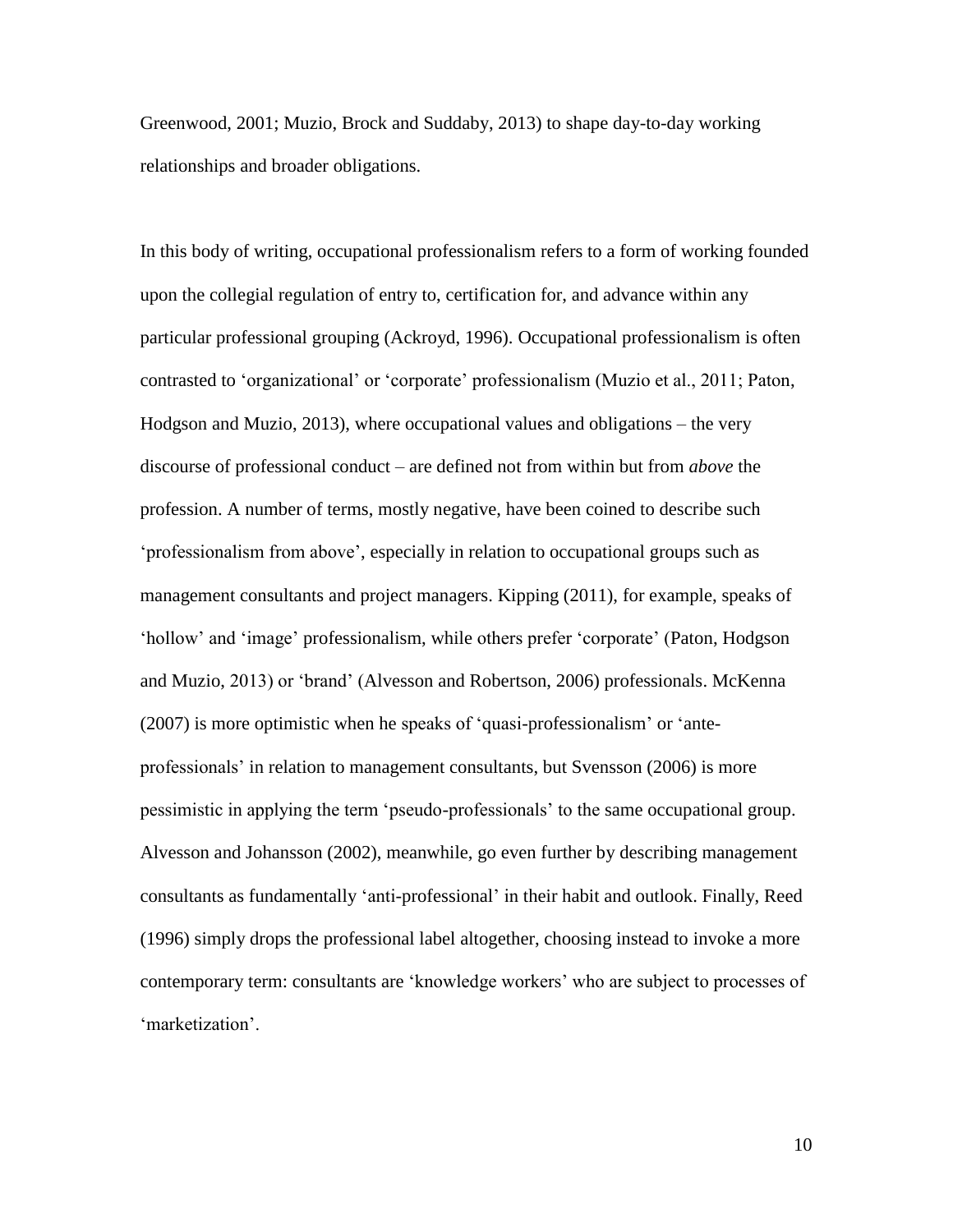On one level, these opposing accounts of professionalism from within and professionalism from above serve to highlight the variability of professional projects. They also remind us of the potential gulf between (professional) plans and outcomes. Yet this stark contrast can foster a certain reductionism inasmuch as it indulges the suggestion that professionalism is *either* from within *or* from above. In an attempt to develop an analytical approach that genuinely seeks to situate the full complexity of professionalism, Evetts (2011; 2015a) – among others (see Hodgson, Paton and Muzio, 2015; Paton, Hodgson and Muzio, 2013) – argues for an approach that can recognize and allow for 'hybridity'. This hybrid approach offers useful analytical and practical insights. Notably, it views professionalism as a struggle, and thus 'highlights the work required to balance and reconcile competing logics of professionalism and the competing interests of stakeholders' (Hodgson, Paton and Muzio, 2015: 2). A focus on hybridity allows us to circumvent an all-too-easy dualism between 'collegial' professionalism and 'corporate' professionalism, and instead permits us take into account the ways that occupational groups selectively draw on components from both types of professionalism in order to pursue their strategic aims. In addition, it is worth noting that 'hybrid' professionalism refuses to privilege any particular pattern of organized relationships, so freeing us from the proliferation of neologisms and ideal-types that have developed around those who act as advisors to management in PSFs and elsewhere.

A hybrid understanding of professionalism is much needed, therefore, because it allows us to avoid the drawbacks of the three aforementioned approaches (i.e. the professions, professionalization, and professionalism). Our study contributes to studies of consulting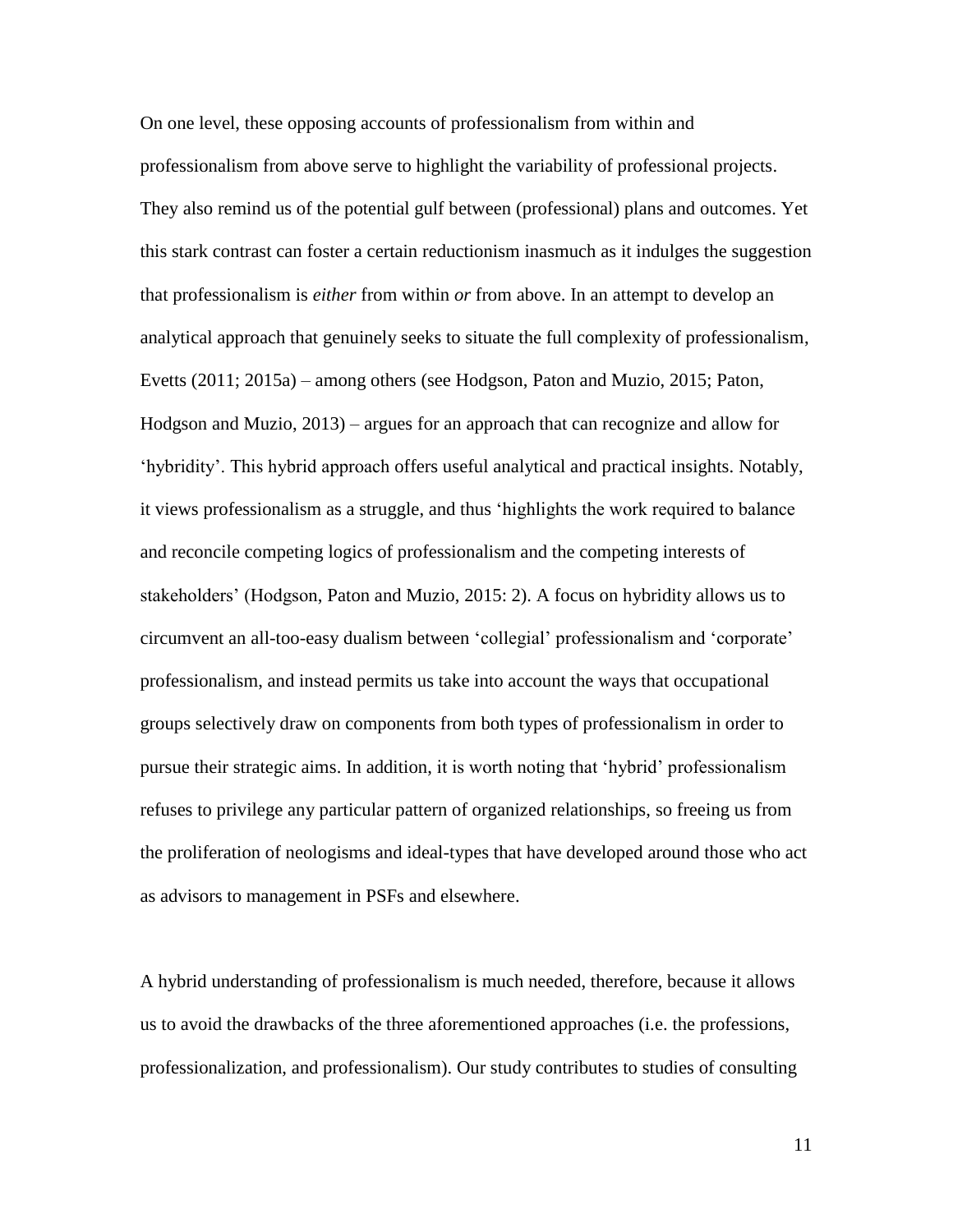professionalism in two main ways. First, we build upon the insights offered by a hybrid appreciation of professionalism by considering the rivalries and patterns of dependence that have shaped the institutionalization of expertise in the field of consulting. Recent organizational scholarship has tended to focus on changes that have transformed professionals from trustees of socially important knowledge to (mere) agents of formal knowledge. For example, commentators have analyzed the advance of 'corporate' over 'professional' aims as well as the tensions that arise between public statements of professional ethics and the private concerns of professional institutes (Faulconbridge and Muzio, 2008; Greenwood, Suddaby and Hinings, 2002; Cooper and Robson, 2006; Muzio, et al., 2011; Muzio, Brock and Suddaby, 2013). In particular, the likes of Kitay and Wright (2007), McKenna (2006; 2007) and Kipping (2011) have suggested that management consultants cannot be counted as *proper* professionals because they lack both a common knowledge base and a shared (public) ethos. In contrast to this approach, an emphasis on hybrid (consulting) professionalism permits us to explore how professional associations have decided – at different times, and for various reasons – to pursue variegated modes of professionalism (e.g. collegial, corporate) (Hodgson, Paton and Muzio, 2015).

Second, we argue that the IMC's attempt to institutionalize expertise was a deliberate, if negotiated, strategy pursued through collective organization which, according to its own success criteria, failed. Others have, of course, sought to account for the 'failure' of the IMC's professional project in terms of the fragmentary knowledge base of consulting (Alvesson and Johansson, 2002; Fincham, 2006; Kitay and Wright, 2007). We argue,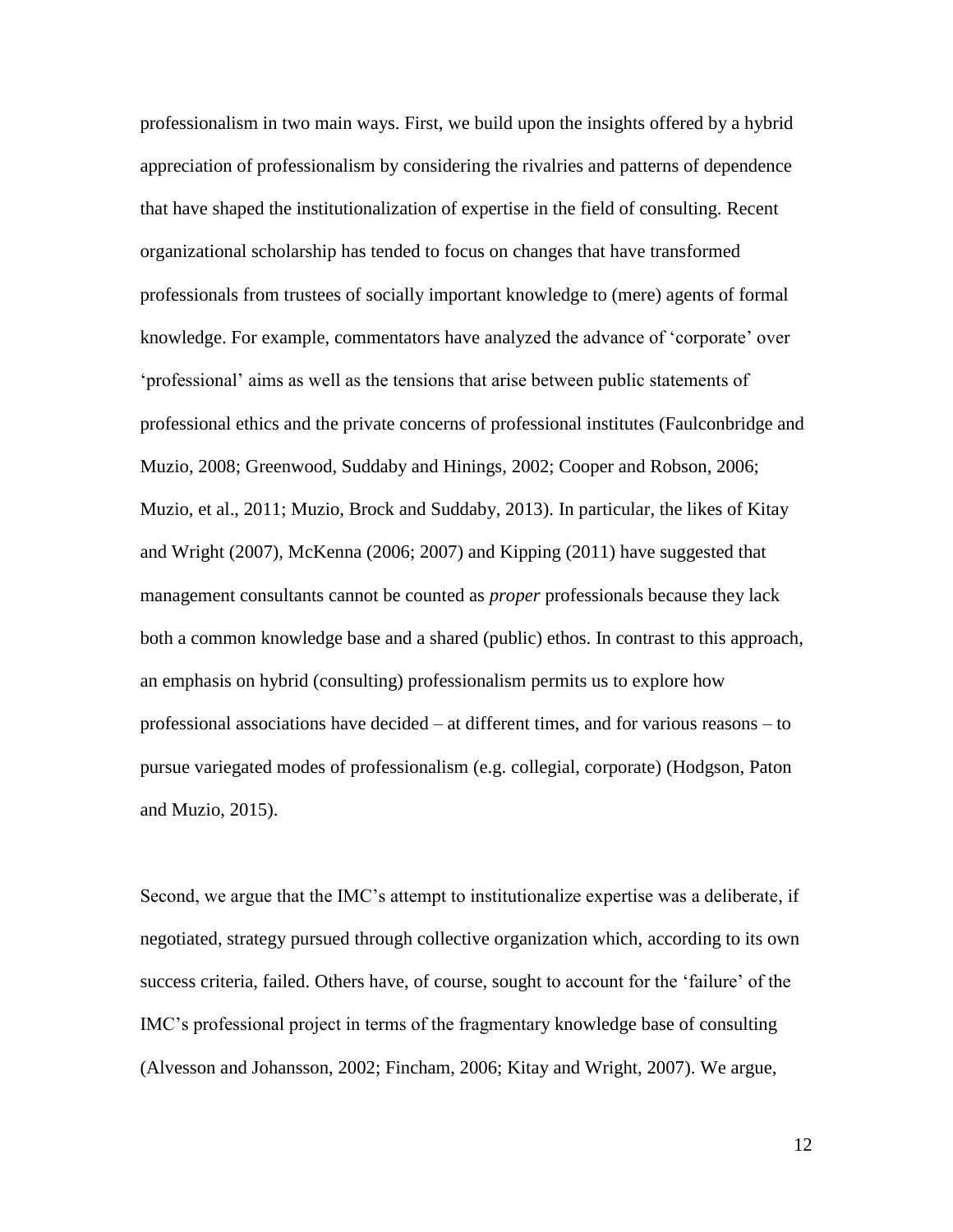however, that this account of consultancy's fragmentary knowledge base is only a part of the story. Indeed, we suggest that wider field-level transformations – most notably, the rise of large professional service firms with the ability to set standards of conduct and competence among practitioners – have done much to shape the contours of consulting professionalism. This suggests that hybridity is, in part, a tactical response to changing institutional contexts as much as it is a strategy of occupational advancement. But before we turn to these matters, we must first pause to outline the method that underpins our inquiry.

# **3. Method**

Previous research on the professional aspirations of management consultants in the UK has turned to the archives of the Management Consultancies Association (MCA) for empirical material (Kipping, 2011; Kipping and Kirkpatrick, 2013; Kipping and Saint-Martin, 2005). Few studies, however, have explored the archives of the IMC. This is a significant oversight for, while the IMC and the MCA share a common ancestry, they actually project quite different orientations and aspirations. Thus it is worth observing that while the MCA has taken steps to regulate conduct in the field of consulting by, for example, requiring members to sign up to a code of conduct it remains, above all else, a trade association for consulting firms [Author B2]. The IMC, in contrast, was from its inception constituted as a 'more typical professional body' (Kipping and Kirkpatrick, 2013: 787), and so sought to control and regulate access to the expertise of practicing consultants (Tisdall, 1982). This distinction between the aims and orientations of the MCA and the IMC, combined with the relative neglect of the Institute of Management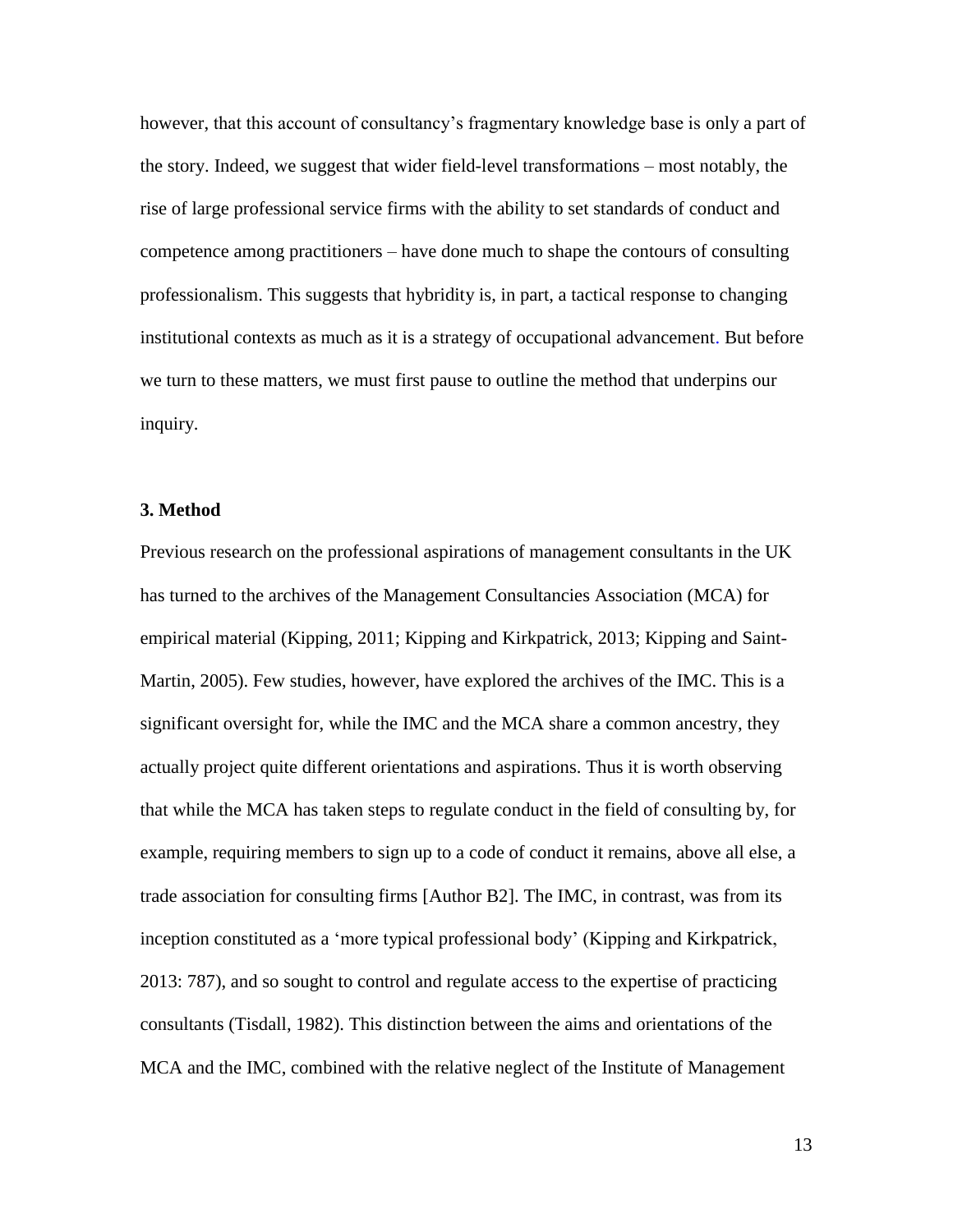Consultants in academic inquiry, suggests that a study of the IMC's archives should offer valuable insights on the nature and contours of professionalism in the field of consulting.

This paper draws on archival data from the IMC lodged at the University of Warwick and within the private collection of a former IMC President. The Modern Records Centre contains a large, though uncatalogued, collection of IMC archival material covering the period from 1962 to 1992 (Ref. MSS.340). These materials were donated by a former IMC Council member. The material lodged at the Modern Records Centre was read in full by the first author of this paper over two week-long visits in 2010 and 2011. Extensive notes were taken from the materials on the first visit and, on the second visit, information was fact-checked and key events in the history of the IMC were explored in greater depth. Access was also granted to an extensive collection of documentation (again uncatalogued) located in the personal archives of a former IMC President, which spans the period from 2001 to 2006. The material in this private collection was loaned to the first author of this paper for a period of two months. Taken together, these materials span five decades and include minutes from the IMC Council and Executive Committee meetings, policy statements, discussion papers, annual reports and the back catalogue of the IMC's in-house journal. It is worth observing, however that these materials are, inevitably, fragmentary in nature and, of course, incomplete. In this regard our work is, we acknowledge, based upon historical sources which provide but 'traces' of the past (White, 1987). This is potentially limiting but it does not detract from the insights that can be gained from analyses that reflect the 'historic turn' in organization studies (Booth and Rowlinson, 2006; Üsdiken and Kieser, 2004). Indeed, it is worth noting that Suddaby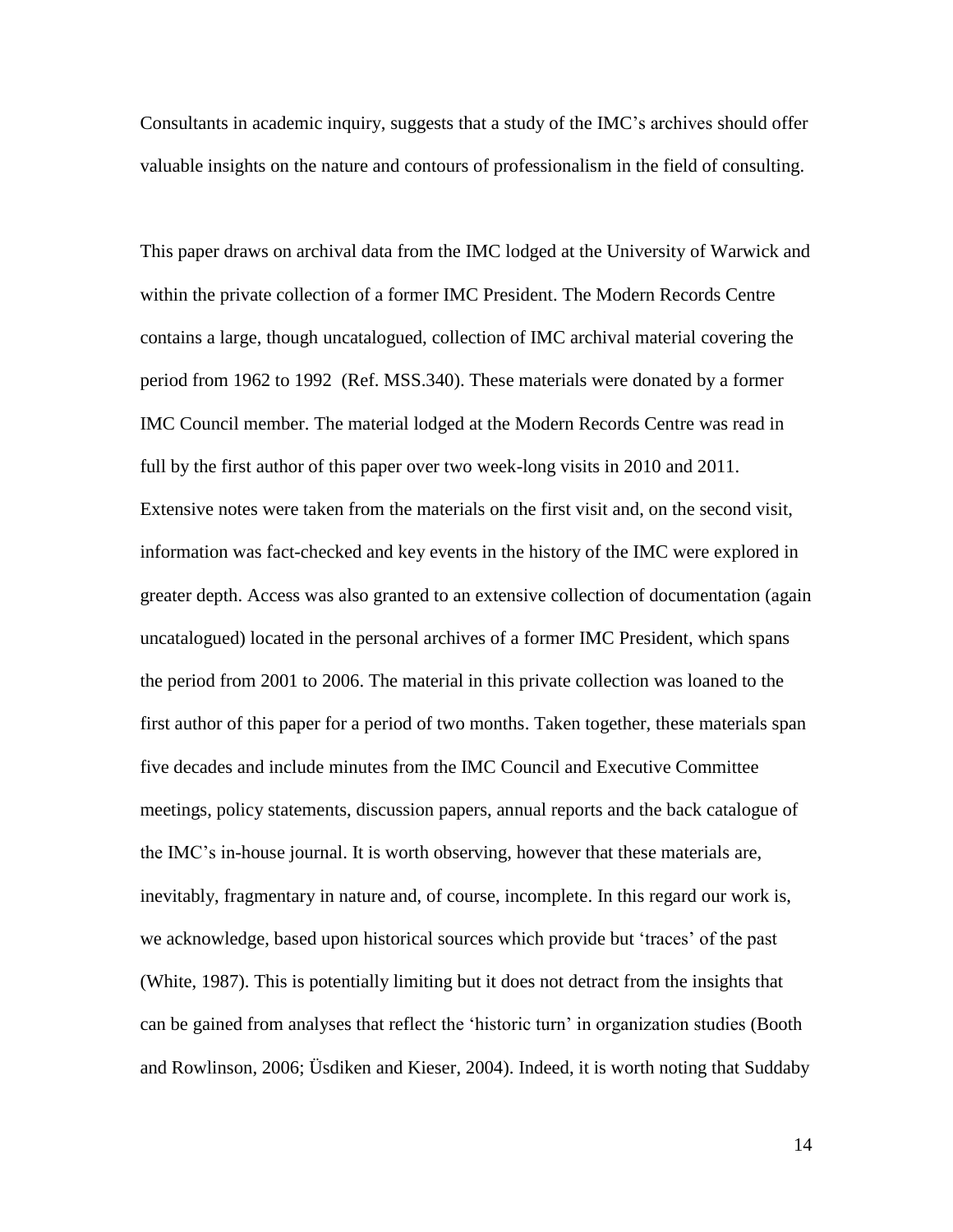and Greenwood (2009: 178) suggest that institutional change understood 'as a complex phenomenon in which multiple political and economic pressures coincide is best studied with *historical* methods' (emphasis in original).

To facilitate our analysis of the shifting rivalries that constitute the field of consulting, we employ a historiographic approach to archival research (Ventresca and Mohr, 2002). This involves reading through organizational files, and other written materials, in a systematic manner a) to gain an insight into the nature of institutional and organizational change and b) to develop a rich and detailed historical narrative of the organization and its members (Rowlinson, 2005). The aim of such historiographic research is to 'identify stages of continuity, diversity, and change by analyzing how varying historical conditions produce different institutional and organizational arrangements' (Suddaby and Greenwood, 2009: 183). The approach adopted in the paper, therefore, follows Suddaby's and Greenwood's (2009) call for a social construction orientation towards historical analysis. Towards this end, we employ a qualitative and interpretivist approach that seeks to reconstruct the motives of organizational actors and the consequences of their actions (O'Brien, Remenyi and Keaney, 2004; Suddaby and Greenwood, 2009).

The value of archival research lies  $-$  obviously  $-$  in the fact that it grants access to organizational narratives of the past, especially those enacted at the level of strategy and executive decision-making (e.g. minutes, policy documents, discussion papers). In addition, archival research offers access to documents concerned with image and selfpresentation (e.g. in-house magazines, annual reports) (Rowlinson, 2005). However, it is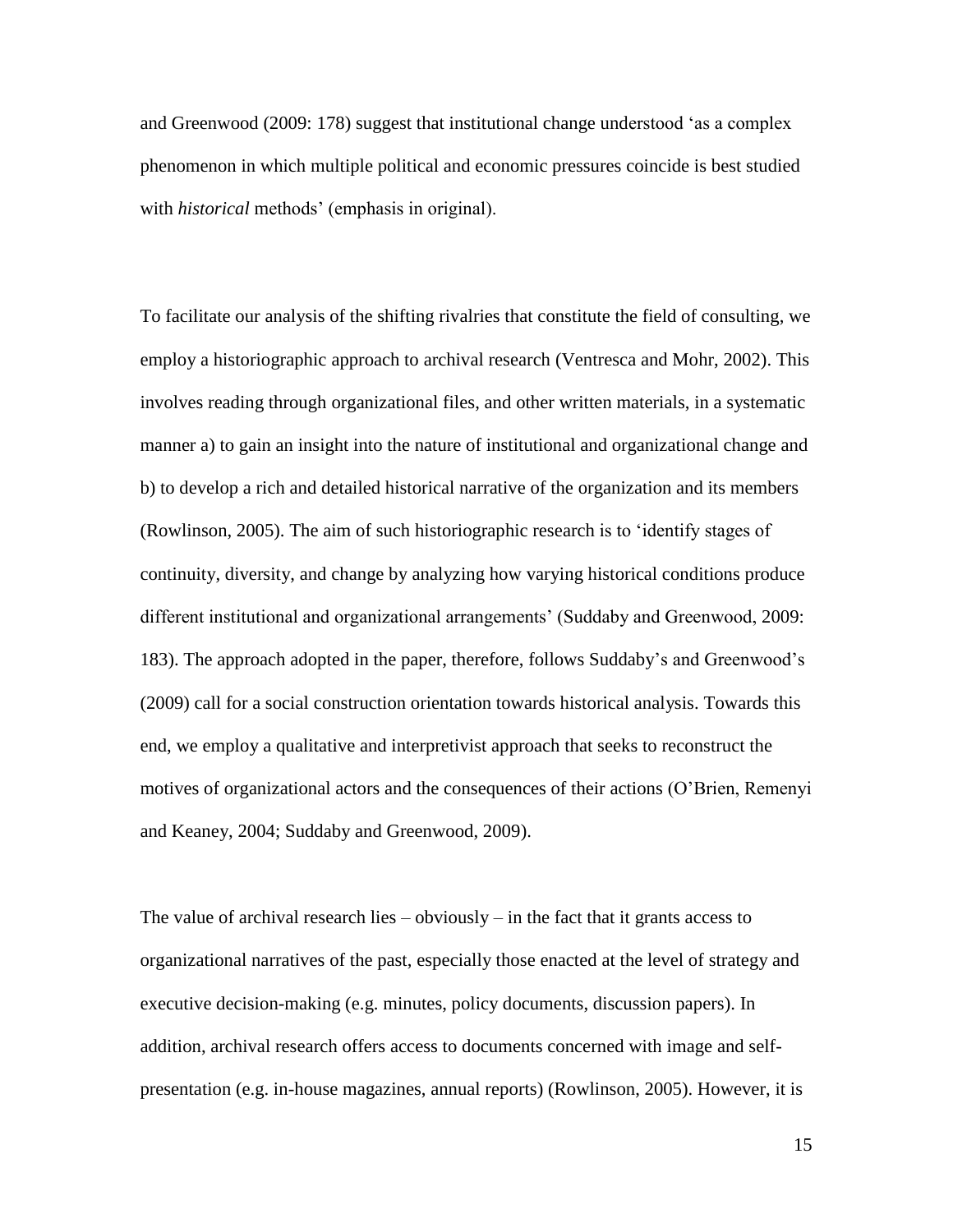important to recognize the limitations of this mode of inquiry. Archival research is, for example, inherently political and requires careful handling because certain voices and perspectives will have been preserved in the archives while others will have been marginalized (Ventresca and Mohr, 2002). Furthermore, minutes will often record only decisions rather than the (often fraught and complex) discussion that led to a decision.

In the light of these methodological precepts and precautionary warnings, the following section builds upon archival materials to present a longitudinal study of the IMC from the early 1960s until the mid-2000s. It is broken into four sub-sections, each corresponding to a particular theme: a) the emergence of consulting and the development of the IMC; b) the legitimation and regulation of work practices; c) jurisdictional shifts and organizational changes; and d) the move from an 'occupational' to a 'hybrid' model of professionalism.

#### **4. The Professional Project of Management Consultants**

## *a) The Emergence of Consulting and the Development of the IMC*

The origins, contours and dynamics of the consulting industry are much discussed but little understood (Alvesson and Johansson, 2002; [Author B2]; Sturdy, 2011). However, it would be fair to say that the importance of management consultancy as a distinctive occupational category was formally recognized, in Britain, in 1948 when the British Institute of Management (BIM) adopted the recommendation of the Board of Trade and produced a report into the organizational usage of consulting services (Ferguson, 2002;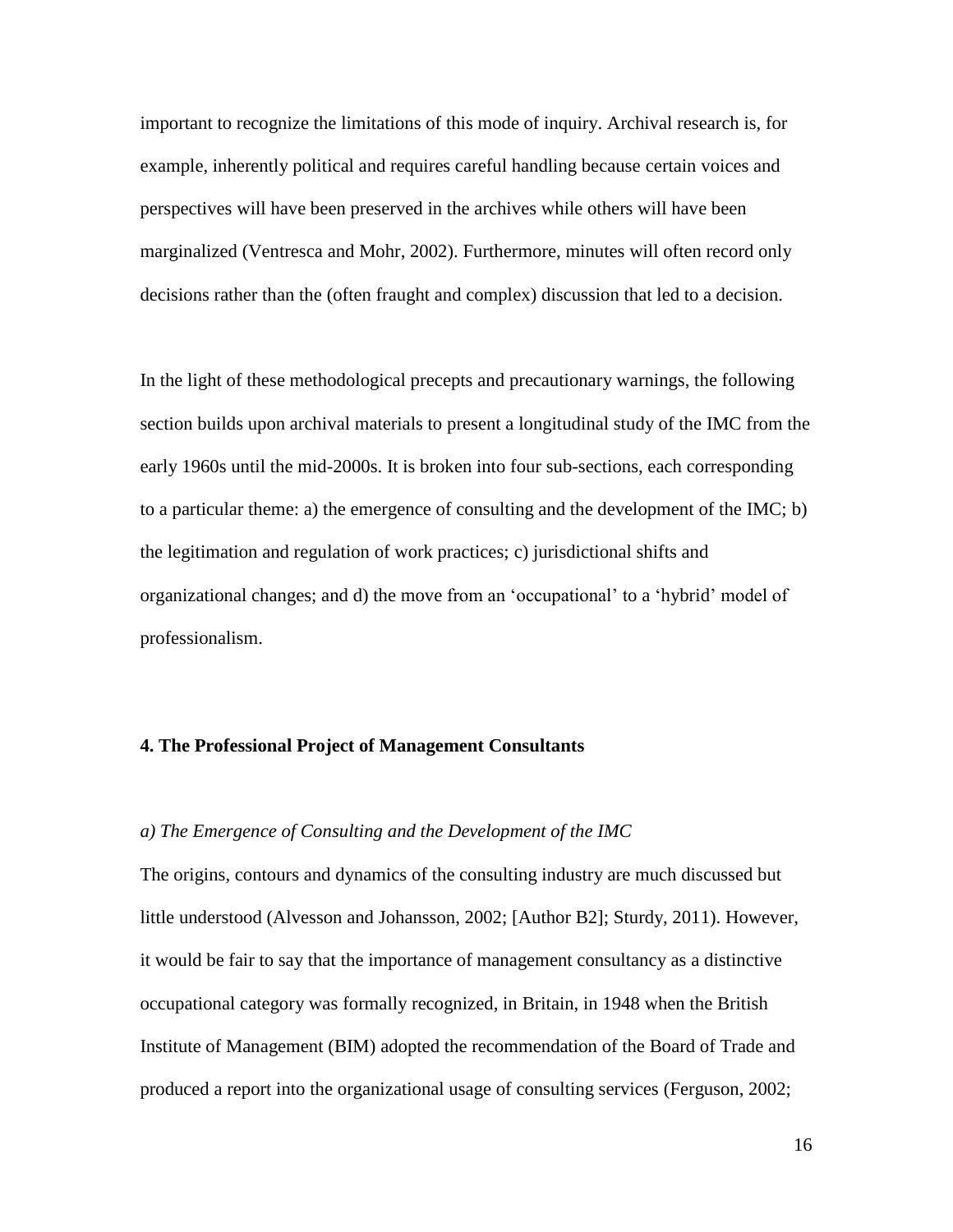Kipping and Saint-Martin, 2005). The report concluded that a 'Register of Management and Industrial Consultants' should be drawn up to provide a directory for prospective clients so that appropriate consultancy providers might be 'approved'. While the primary aim of the Register was to guarantee the quality of services to clients through a system of voluntary registration, this innovation was also intended to raise the status of consultancy by excluding disreputable firms and individuals from the marketplace. The Register, therefore, marked an early attempt a) to group together the disparate ideas and activities that constitute 'management consultancy' under a single organizational rubric and b) to develop a set of common standards for conduct in this arena (Tisdall, 1982).

In 1956 four of the then-largest firms in the UK – Associated Industrial Consultants (AID), Personnel Administration (PA), Production Engineering (P-E) and Urwick Orr – combined to form the Management Consultants Association (MCA – now the Management Consultancies Association) (Kipping and Saint-Martin, 2005). Like the British Institute of Management before it, the MCA wanted to raise and safeguard standards of conduct in consultancy by establishing a code of ethics. Unlike the BIM, however, the Management Consultants Association sought to locate this code within an industry body dedicated to those working in a consulting capacity. Yet the membership criteria adopted by the MCA (membership was granted only to those firms employing more than five full-time consultants) acted to exclude the large number of sole practitioners active in the field. Furthermore, this restriction on membership caused the MCA to retain the character of a trade association (dedicated to the protection of organizational interests) as opposed to that of a professional association which would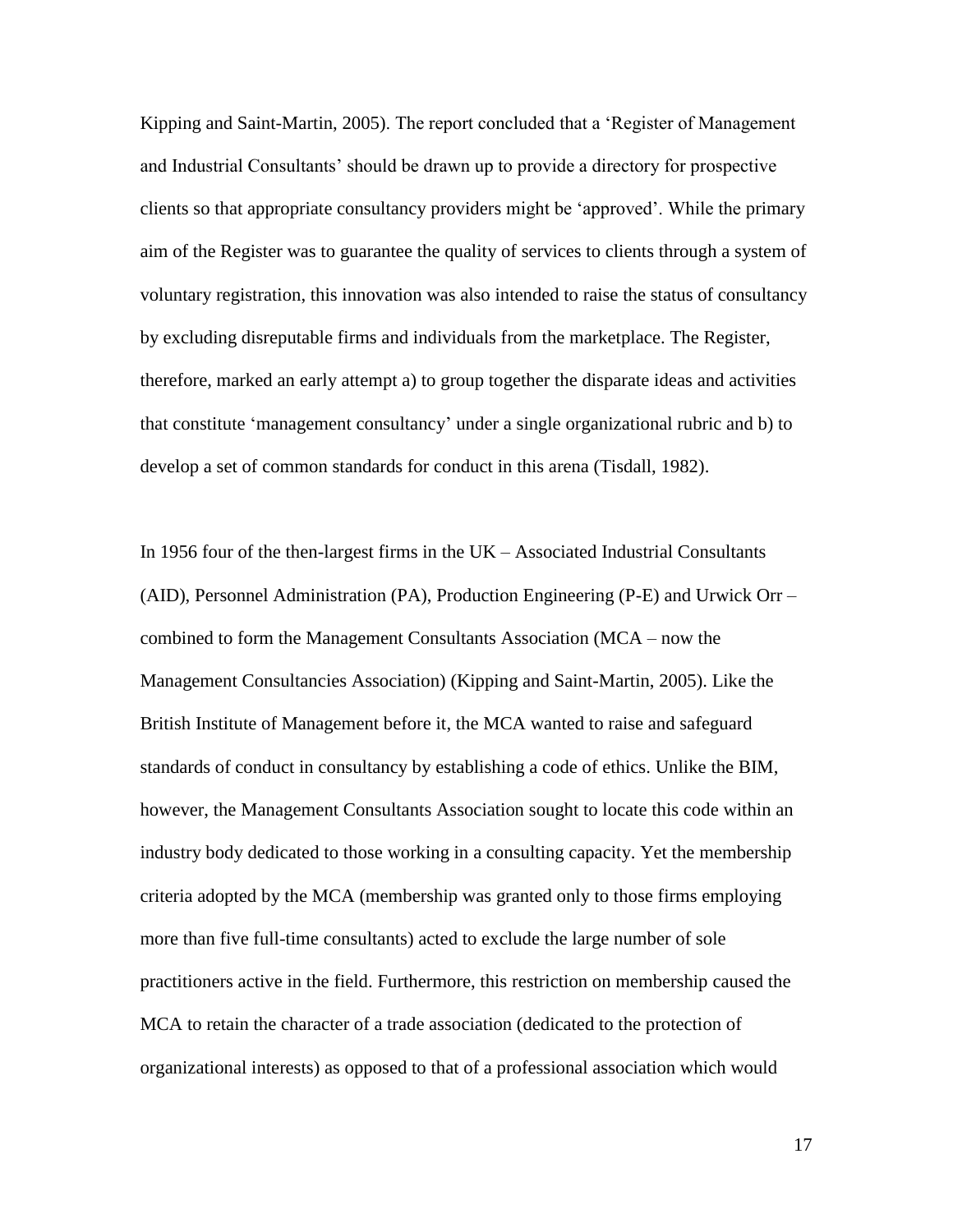have been expected to focus more upon the interests and activities of consulting practitioners (Kipping and Kirkpatrick, 2013).

In 1962 practitioners from four key firms – Urwick Orr, PA, P-E and Harold Whitehead – combined to form the Institute of Management Consultants (IMC) (Tisdall, 1982). The IMC was founded upon the coat-tails of the MCA but, unlike its predecessor, admitted individual consultants and was established with the explicit intention of seeking what Ackroyd (1996) terms 'double closure' – that is, control over both the (external) labour market and (internal) organizational practices. To this extent, the IMC was launched as a professional project in order to 'translate a scarce set of cultural and technical resources into a secure and institutionalized system of social and financial rewards' (Muzio and Kirkpatrick, 2011: 361).

Commentators tend to agree that the aims of a professional project reflect 'a spatially and temporally contingent negotiation between various institutions in an organizational field', (Suddaby and Viale, 2011: 425-6) – typically the state, clients and the university sector. However, Suddaby and Viale add that nowadays 'large organizations' (2011: 426) also need to be recognized as key players in programmes of professionalism. This, as we shall see, is an insight that is particularly relevant to our account of the IMC.

Attempts to advance claims to professionalism, as we noted in our opening discussion, tend to mobilize cognitive, normative and symbolic 'mechanisms' (Noordegraaf, 2011: 469) that, in concert, act to structure work, legitimate occupational spaces and regulate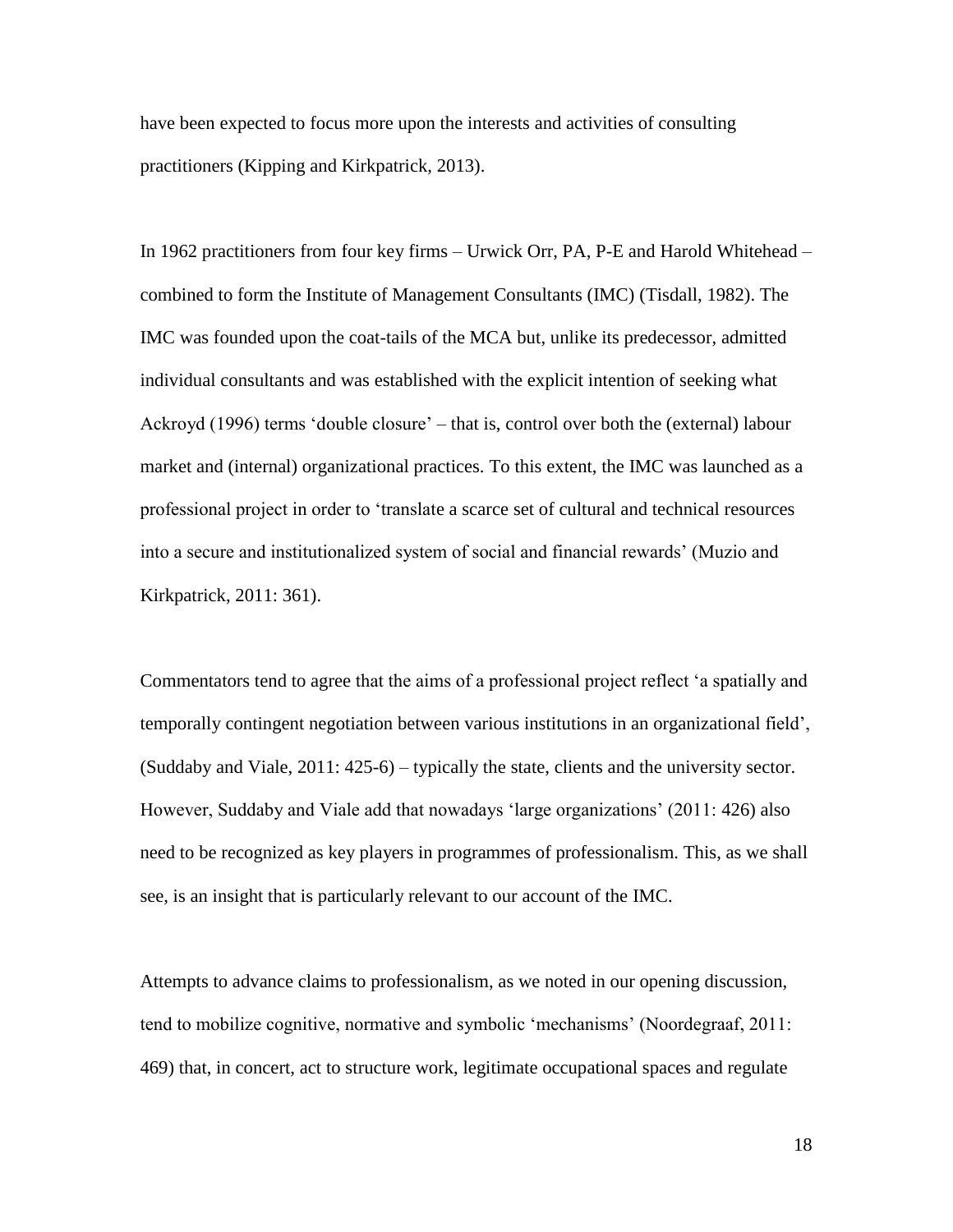work practices. It is perhaps unsurprising, therefore, that the IMC's attempts to secure 'occupational professionalism' was based upon the development of a codified body of knowledge, as set out in its founding articles of association (*Memorandum and Articles of Association*, 1962). Yet as Suddaby and Viale (2011) remind us, such efforts to delineate a cognitive base for management consultants need to be recognized in the context of broader attempts to legitimate and regulate work practices in the field of consulting. We take up this issue in our next sub-section as we consider the IMC's pursuit of a Royal Charter.

#### *b) Legitimation and Regulation of Work Practices*

Perhaps the most ostentatious symbol of the IMC's professional aspirations was its coat of arms, designed by the College of Arms in 1965. In a letter to members of the Institute, the President of the IMC explained the meaning of the coat of arms. The design, he said, consisted of a flaming sun that 'signifies the "overall" approach by consultants, the allembracing nature of their work'; a cogwheel to represent business and industry; a red shield to denote 'the lifeblood of the industry'; an open book indicating 'knowledge and [a] scientific approach'; a cornucopia to imply prosperity and plenty; a white fess with black dots that alluded to the punched tape used to programme early computers; and the motto of the Institute, 'Knowledge and Progress', emblazoned on a scroll (letter from the IMC President, 1968).

But a coat of arms does not a profession make. In the UK, claims to professionalism are strengthened by the possession of a Royal Charter which is, unlike coats of arms, closely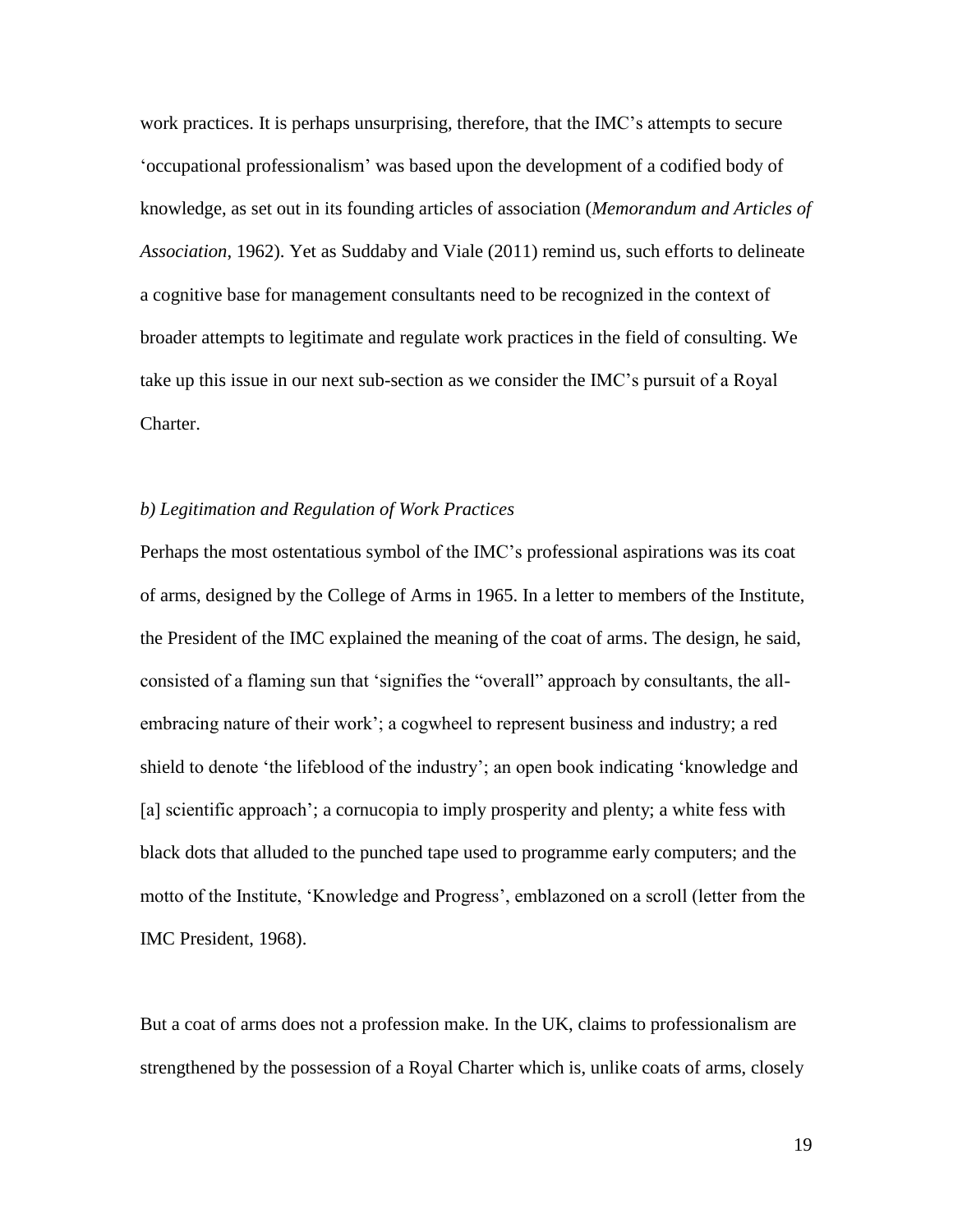regulated and thus vested with greater symbolic significance. Royal Charters are awarded by the Privy Council to collectives that represent a unique body of knowledge and are deemed to be pre-eminent in their field. Unsurprisingly, a Royal Charter was seen by the IMC as 'a great honour and thereby indicative of high reputation' (*Policy Statement by Council*, 1971). In 1972 the IMC members' journal sought to explain the significance of a Royal Charter by suggesting that it would confer legitimacy on the activities of the Institute. Moreover, in providing 'legal protection for the term "management consultant"' (IMC members' journal, December 1972: 19), a Charter, it was argued, would allow the IMC to control entry to and conduct within the field of consulting.

Yet to apply for chartered status, the IMC first needed to secure control over the cognitive mechanisms of consulting. To this end, the Institute sought to introduce an entry examination. However, the IMC did not view the entry exam in narrowly cognitive terms. Highlighting the symbolic significance of this examination, the IMC observed that it would provide 'an outward sign that high standards are demanded and thereby the reputation of the Institute would be enhanced' (*Policy Statement by Council*, 1971).

While the IMC had intended to introduce qualifying exams in 1973, these initial plans were shelved and not tabled again until 1977. Following trial runs in 1978 and 1979, the IMC council decided that a written examination would be mandatory for new members entering the Institute from May 1980 (IMC members' journal, January 1977; May 1978; November 1978; February 1979; June 1979). Up until this date, practitioners had been able to join the Institute as Associates (the entry-level grade) if they had acted for at least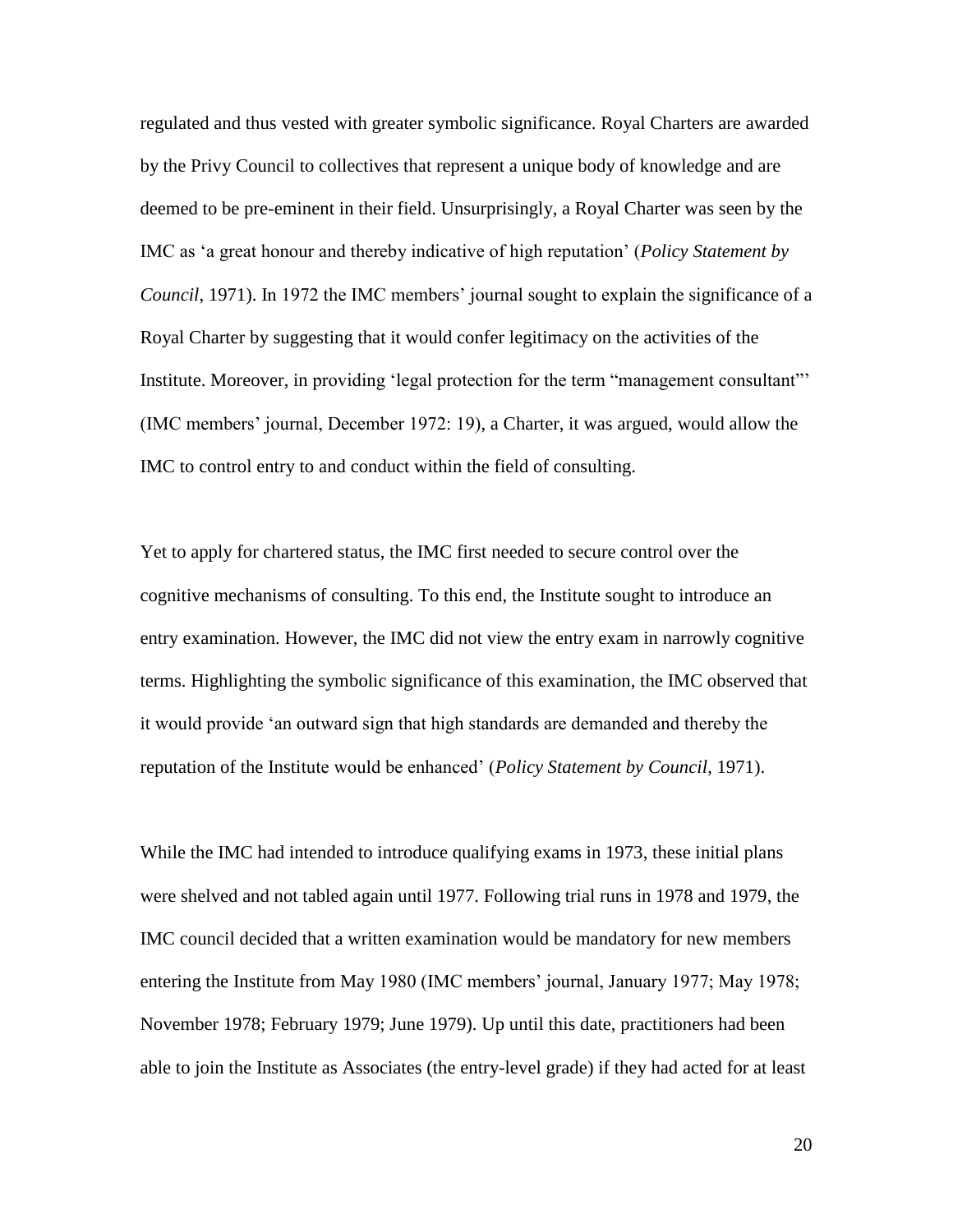six months as a management consultant under the guidance of either a Member or a Fellow of the IMC (*Bye-laws*, 1968). From May 1980, however, new members would have to pass a written examination and would, in addition, have their work experience verified by a Member or Fellow (*Guide to Membership*, 1982). Recognizing the broad cognitive base of management consulting, the IMC decided that candidates should be examined, principally, on their chosen specialist subject (such as human resources, strategy or marketing) and on their competence in the more generalized practice of consulting to management (IMC members' journal, January 1977).

In a letter sent to principals of consultancy practices to solicit new members, the IMC argued that the introduction of written entry examinations marked 'a critical point in the history of the Institute' (letter from IMC Secretary, 1980). The recent introduction of the written examination, this letter observed, aimed to turn the IMC into a 'distinguished standard-setting body' that would 'set qualifications high enough to make membership worth having' (letter from IMC Secretary, 1980).

The IMC was confident that entry examinations would lay the foundations necessary to boost membership and to improve the wider legitimacy of the Institute (IMC annual report, 1980). Yet just two years after mandatory entry examinations had been introduced, the Institute was forced to admit that they had not had the desired effect: 'It is disappointing to report that not all eligible persons entering the profession are sitting the Institute's examination for Associateship…Without a higher level of new entrants the Institute's total strength of some 2,900 members will decline' (IMC annual report, 1982: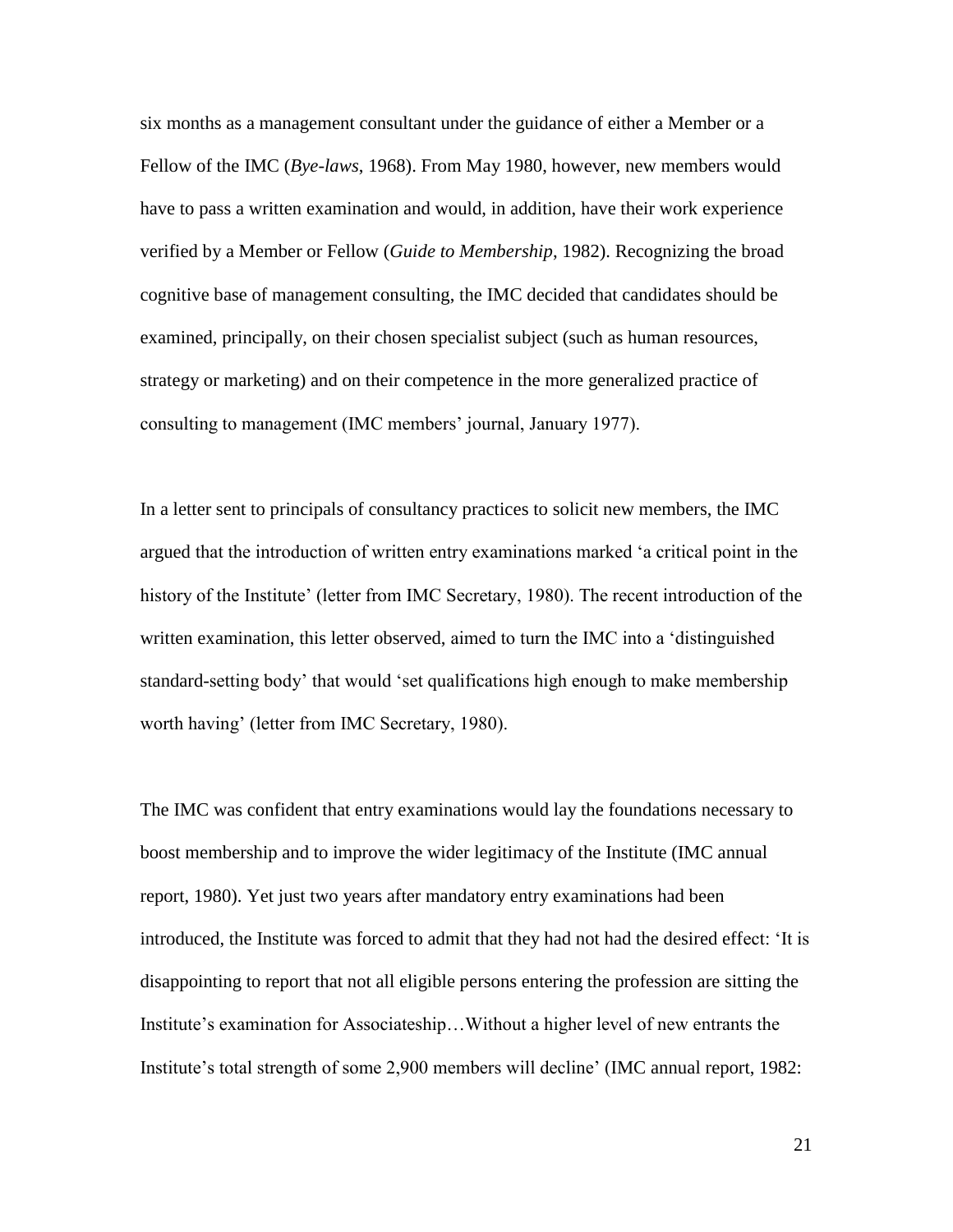2). In fact the numbers were already decreasing: the Institute had 3,021 members at the end of 1980, 2,920 at the end of 1981, and just 2,731 at the end of 1982 (*Discussion Paper*, 1983). By 1983, therefore, the IMC found itself in difficulty. Three options were considered to address this issue (*Discussion Paper*, 1983). First, the IMC contemplated the continuation of its policy of using written examinations to restrict entry to the Institute. This option was not favoured, however, because it risked a collapse in the Institute's membership. The IMC also considered relaxing its entry requirements in the hope of attracting new members. It was noted, however, that this option would do little to bolster the Institute's desire to secure a Royal Charter. A third option (not pursued for another 22 years, again for fear of undermining any bid for chartered status) was a full or partial merger with another professional institute.

Doubtless the IMC had overstretched itself both financially and administratively with the introduction of written entry examinations (Council minutes, June 1982). But the decline in membership and the associated reduction in subscriptions to the Institute, as our next section will relate, were symptomatic of a) wider jurisdictional shifts in consulting expertise and b) broader organizational developments which, to the IMC, suggested the need for a 'fundamental change of strategy' (*Whither IMC?*, 1983).

#### *c) Jurisdictional Shifts and Organizational Changes*

Reflecting upon its predicament, and operating with a somewhat restricted account of consulting [Author B2], the Institute's review of its own capabilities and prospects suggested that key consultancy firms were now offering 'other services' such as IT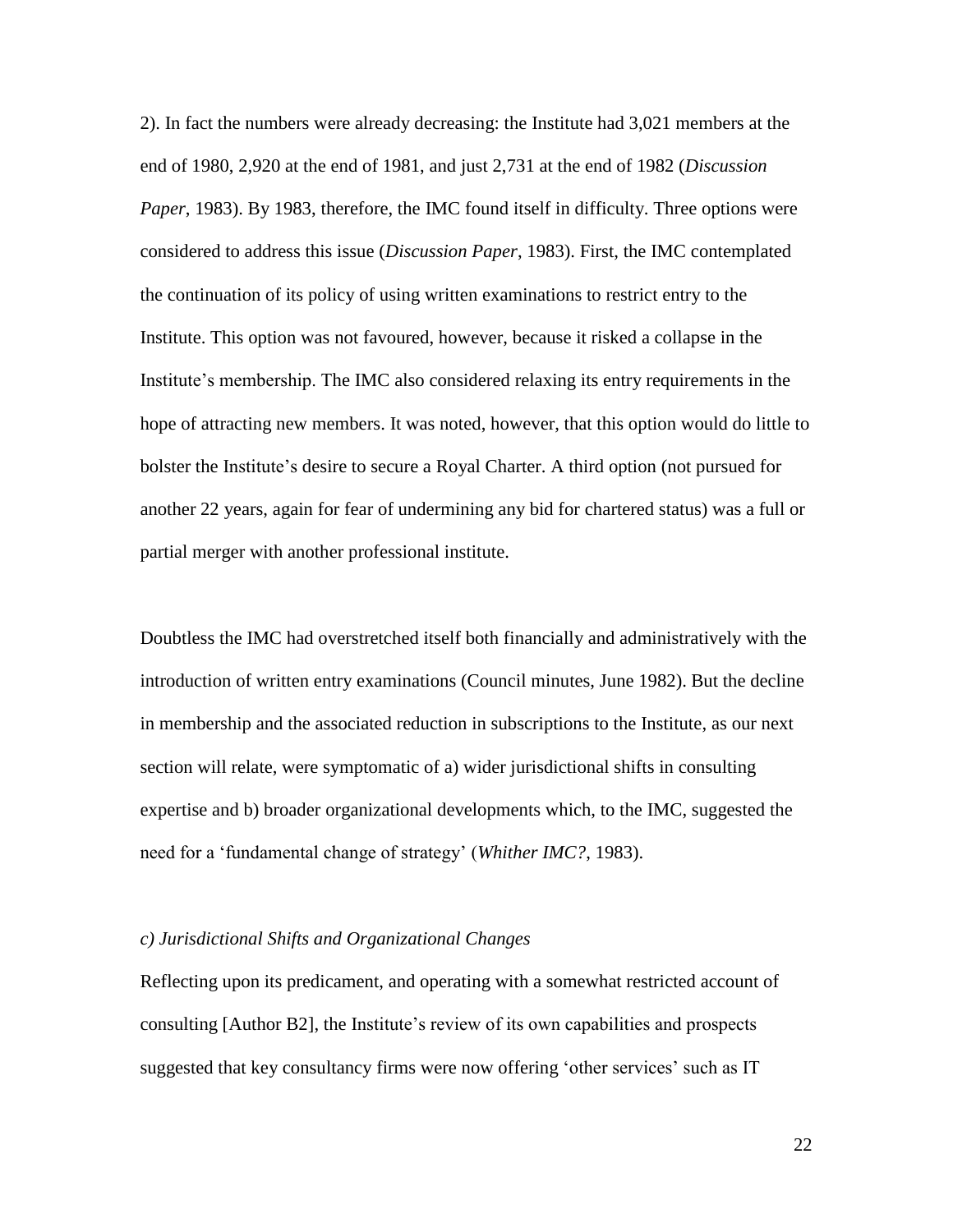support (*Whither IMC?*, 1983). Noting jurisdictional shifts in the consulting field, the IMC opined that such services 'may be related but are not management consultancy' (*Whither IMC?*, 1983). Leaving aside questions as to the purity of 'real' consulting, it is worth observing that the Institute was painfully aware that this new cadre of advisors 'tend[ed] to view themselves as information scientists/technologists or computer specialists rather than management consultants' (*Whither IMC?*, 1983). Furthermore, the Institute understood that these practitioners were inclined to seek recognition, not from the IMC, but from alternative bodies such as the British Computer Society (now the Chartered Institute for IT) or the British Production and Inventory Control Society (now, as part of the Chartered Institute of Logistics and Transport, the Institute of Operations Management).

Beyond these jurisdictional issues, the IMC was also becoming aware of key organizational changes that would have ramifications for the broader field of consulting. It recognized, for example, that the larger consulting organizations had cooled towards the Institute's attempt to take control of the normative and cognitive mechanisms of consulting practice. This shift impacted the IMC directly on two levels, according to an internal steering document: first, employees within the larger firms were no longer encouraged to seek IMC membership and, second, the managing directors of organizations such as PA and P-E who had come together to form the IMC were no longer willing to serve on the Institute's governing council (*Whither IMC?*, 1983). As the role and influence of the larger consulting organizations declined within the IMC, so the interests of smaller firms and sole practitioners became increasingly prominent in the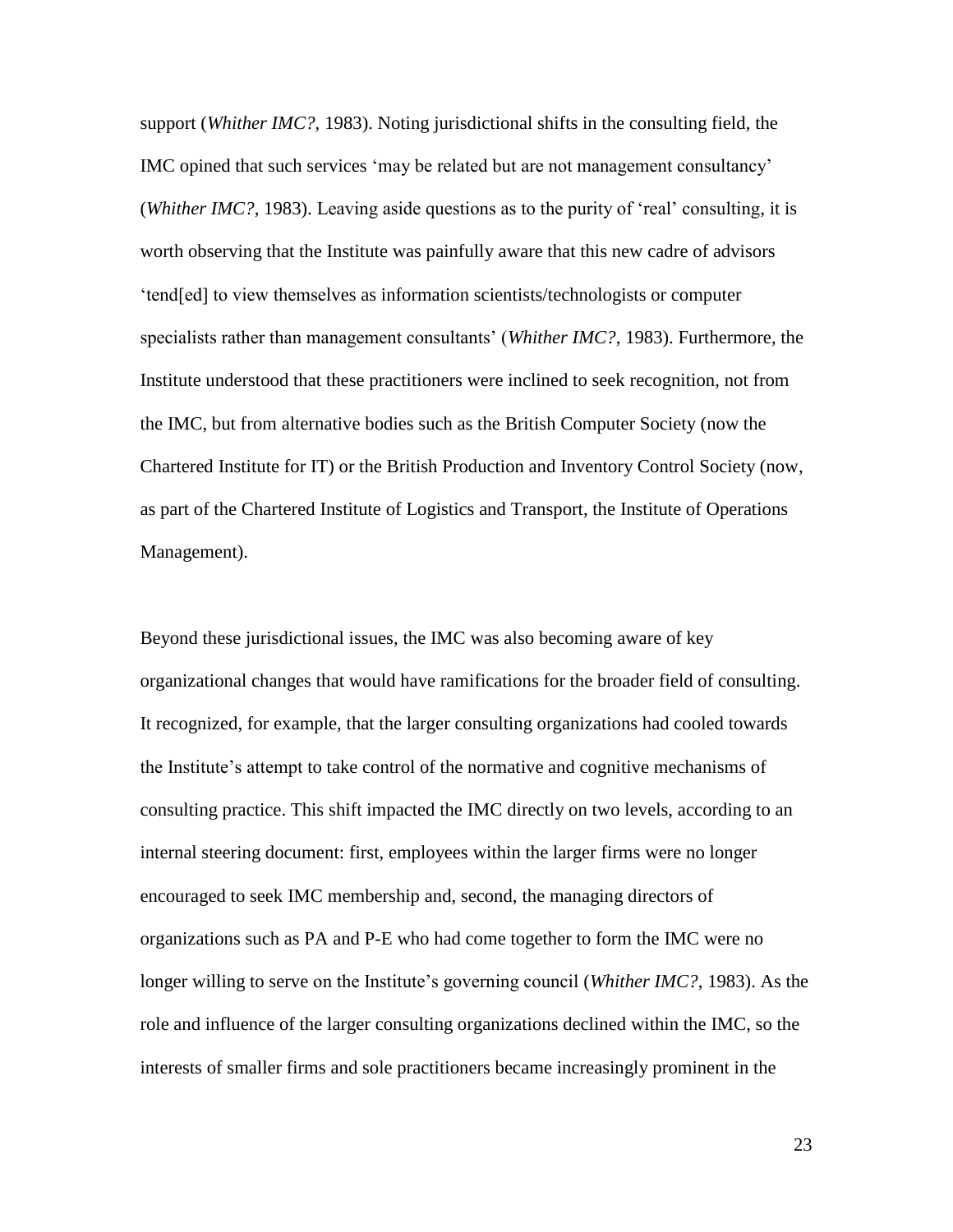Institute. This movement in the contours of the IMC's membership was recognised as a problematic development. It was feared that any significant increase in the influence of the smallest firms within the IMC might jeopardise the professional project by a) allowing narrow commercial interests to trump broader professional concerns, b) dampening the residual support of the large consultancy firms, and c) demonstrating the irrelevance of the IMC to those larger accountancy-based practices that had recently added business advisory services to their portfolio (*Whither IMC?*, 1983).

These concerns led the Executive Committee of the IMC to undertake a 'painstaking reappraisal' of the Institute's professional role and activities, focusing in particular on its membership strategy (*Report of Council Proceedings*, 1983; IMC annual report, 1984). To facilitate this reappraisal, the IMC Council convened for a one-day meeting at Redfields Training Centre in Hampshire in October 1983 to discuss the future of the Institute. As the President made clear in his introduction to the *Report of Council Proceedings* (1983), the Redfields meeting led to 'a number of significant and, in some cases, radical changes in policy, emphasis and direction'. Arguably the most important change was the decision to discontinue the written Associate's examination and to replace this with an oral interview. This change, it was argued, would allow the IMC to take into account other criteria for entry, such as the candidate's practical experience, their record of professional conduct and employer sponsorship. Ultimately, scrapping the written examination would make entry-level membership easier to attain and, it was hoped, more attractive to busy practitioners (*Report of Council Proceedings*, 1983). The changes agreed at Redfields were implemented swiftly by the Institute and necessitated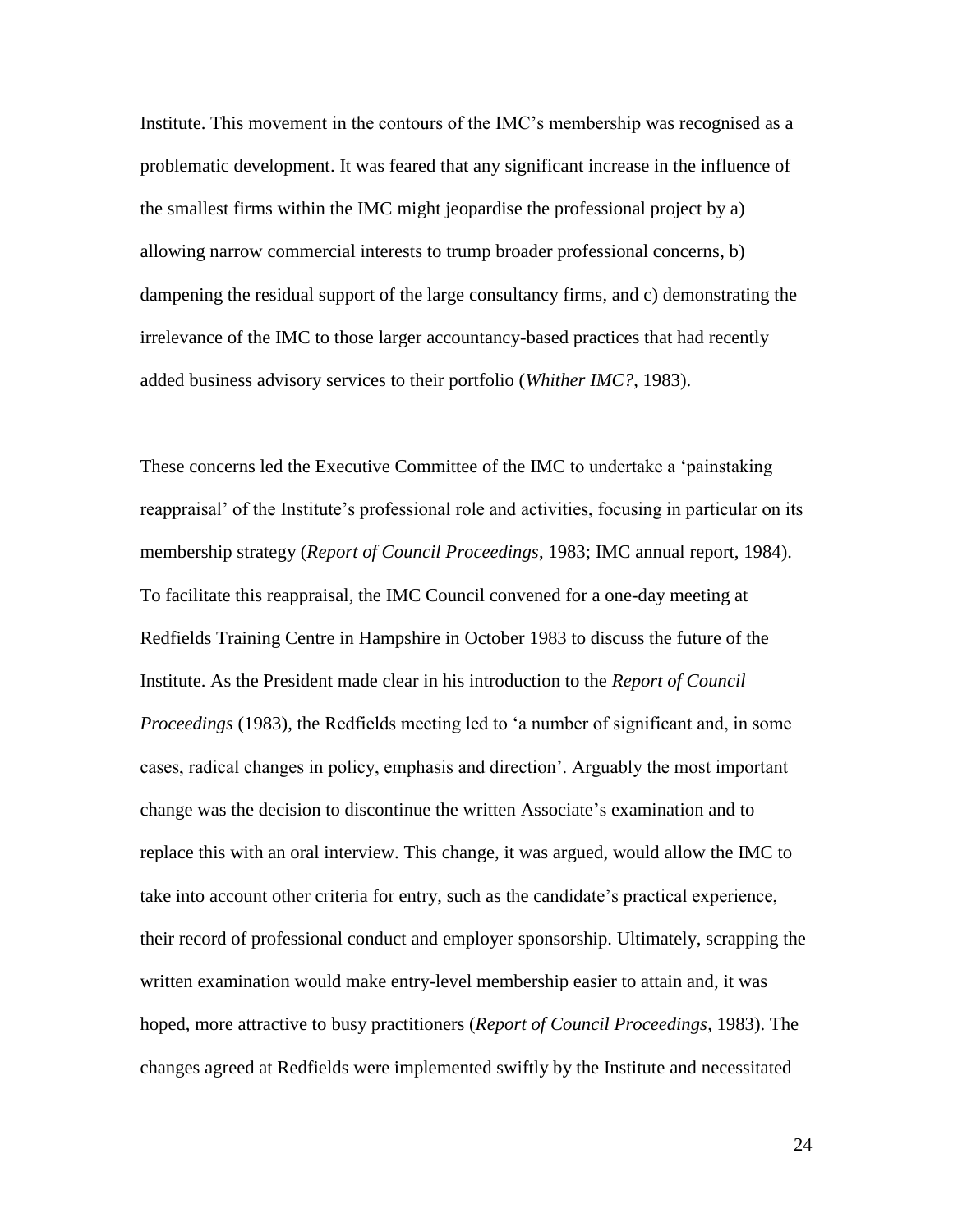the publication of a revised version of the *Guide to Membership* (1984)*,* which outlined the new membership criteria.

By effectively lowering its entry requirements, the Institute hoped to reverse the decline in membership. However, it was becoming evident that, while membership and subscriptions were gradually increasing from small firms and sole practitioners, the IMC was still failing to attract significant numbers of new Associates from large consultancy firms and accountancy-based practices (Council minutes, October 1984; June 1985; Executive Committee minutes, November 1984; July 1985). Indeed, it was estimated that in 1985 there remained 1,600 staff in the ten largest practices in the UK who were not yet members of the IMC (Council minutes, March 1985). This was worrying for the Institute as a desire to increase membership within the larger firms had been one of the main reasons for the thoroughgoing change in IMC policy agreed at the Redfields meeting. The failure to attract a more significant number of entry-level members, the IMC reasoned, would necessarily imply that the Institute could not claim to speak on behalf of consultants and would therefore be unable to establish itself as the voice of the (putative) consulting profession (Council minutes, March 1985: 9).

These comments were prescient. As the 1980s progressed, the IMC found itself increasingly marginalized as an institutional actor in the field of management consultancy. Indeed by the 1990s it was clear that the IMC had been obliged to shift away from the principles that had underpinned its professional project in the early 1960s to embrace quite a different conceptualization of its reach and role.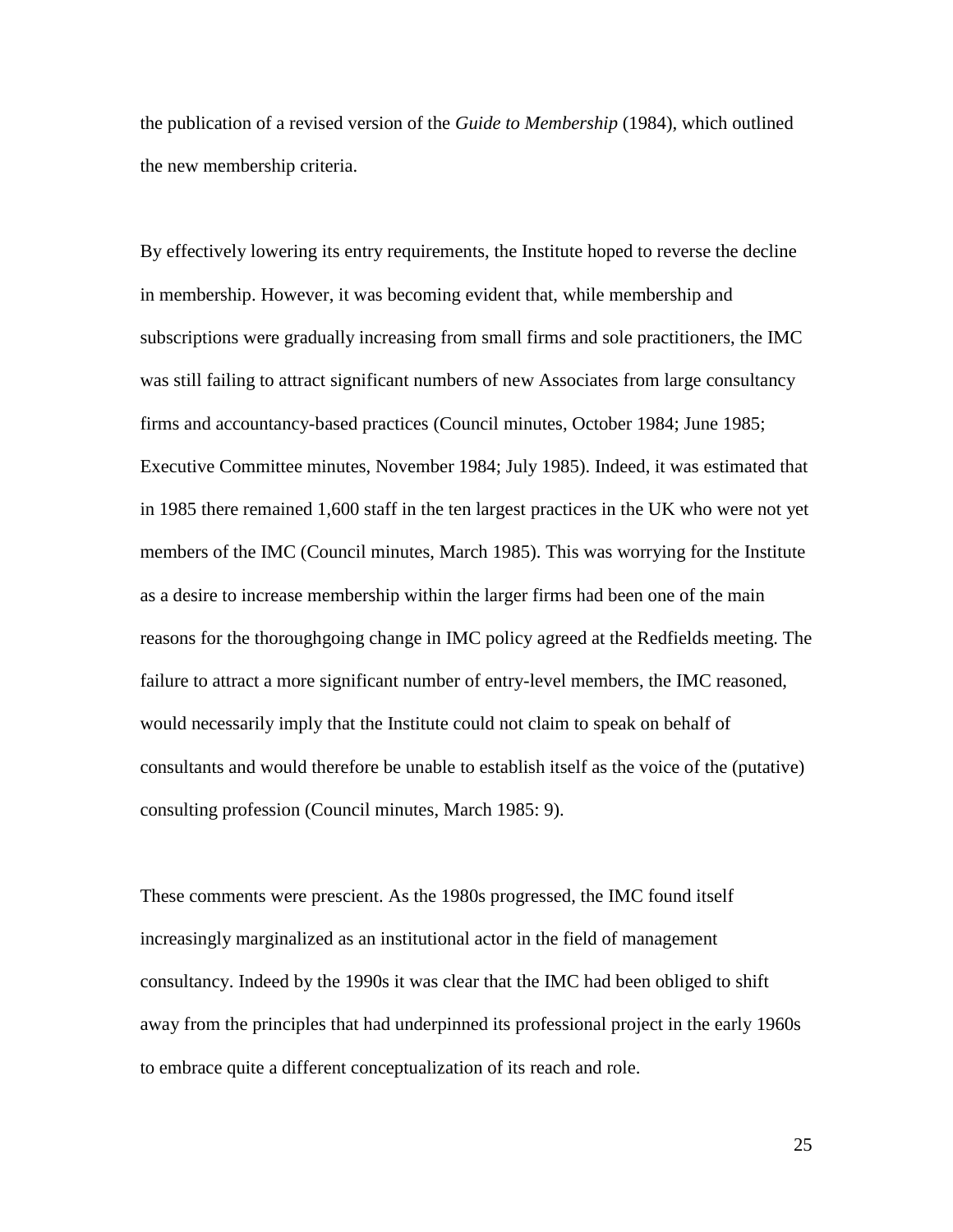# *d) Hybrid Professionalism*

During the 1980s, the largest accountancy firms had been gradually extending into areas beyond their traditional jurisdiction. By the 1990s, these firms were providing not only auditing but also financial, legal, tax and business advisory services to clients (Stevens, 1991). In addition, these accounting firms had been joined by IT providers who had, in similar fashion, chosen to add consulting to their portfolio of services (Kipping, 2002). Such organizational and jurisdictional developments intensified further when accountancy firms, in response to the 2002 Sarbanes-Oxley Act, were obliged to sell off their consulting divisions. This legal obligation precipitated fundamental shifts in the field, effectively allowing a few large professional service firms such as KPMG, Capgemini and IBM Global Business Services to dominate (McKenna, 2006; McDougald and Greenwood, 2012). The origins of these firms in the domains of accountancy and IT meant that they were not persuaded by the IMC's willingness to act as an external sanctioning agent for consulting services. Indeed, these larger firms were not at all inclined to cede the responsibility for the maintenance of the cognitive and normative mechanisms that shape consulting professionalism to the IMC. By the early 2000s, therefore, the membership of the Institute had declined significantly. Where once in the late 1960s the Institute had attracted almost 60% of UK-based practicing consultants to its ranks (IMC members' journal, October 1969: 1), by 2002 the IMC could claim just 7% of an estimated 57,000 UK consultants as members (Council minutes, September 2002).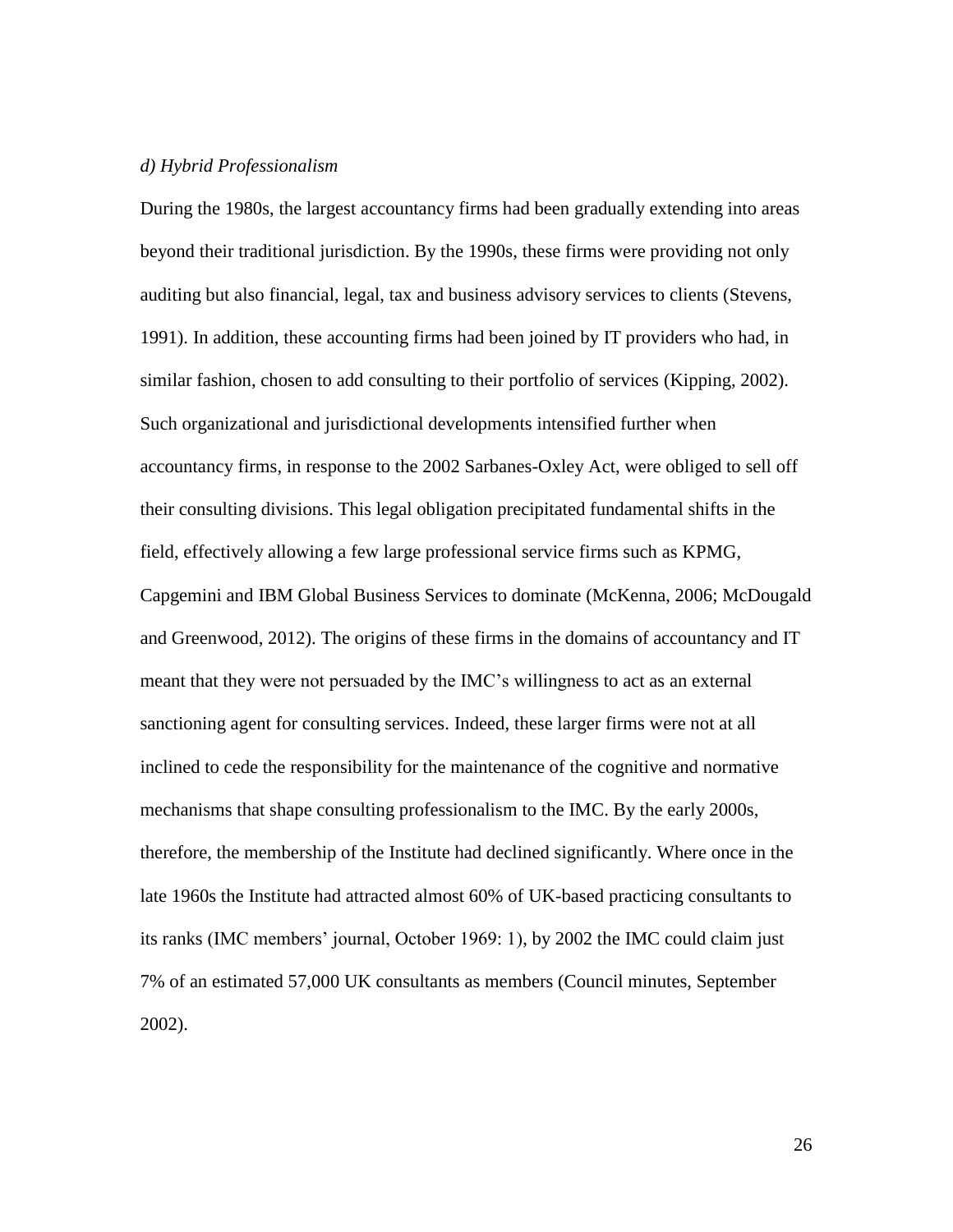The IMC responded to these field-level transformations, we suggest, by shifting from an 'occupational' to an alternative model of professionalism which, in responding to fieldlevel changes, might usefully be labelled as 'hybrid'. This journey towards a hybridized professionalism involved a number of steps.

In 1998 the Institute renamed itself the 'Institute of Management Consultancy'. This apparently modest change in nomenclature, however, reflected a more significant shift in policy. Crucially, it meant that the IMC had begun offering membership not only to individuals but also to organizations. Whereas the IMC's Registered Practice (RP) scheme allowed firms to enrol on a database that was accessible to potential clients, the Certified Practice (CP) scheme went further by delegating responsibility for the affirmation of practitioner skills to their employers via their in-house development and training programmes. The scheme thus removed the IMC from the regulation of consulting knowledge and practice and, in this respect, represented an implicit acknowledgement that the locus of control over professional expertise would no longer reside with an association for practitioners but rather with the firms themselves. This change carried serious risks for the IMC, as the Chief Executive of the Institute made clear: 'There is a danger inherent in the [CP] scheme that, once certification is achieved, the immediate aim of the firms is realized and the harvesting of members, an important outcome for the Institute, is not necessarily aligned with the ambitions of the firms themselves' (*Briefing Paper*, 2002). Thus the CP scheme allowed the IMC to regulate access to a symbolic mechanism of professionalism – a '"badge" of IMC accreditation'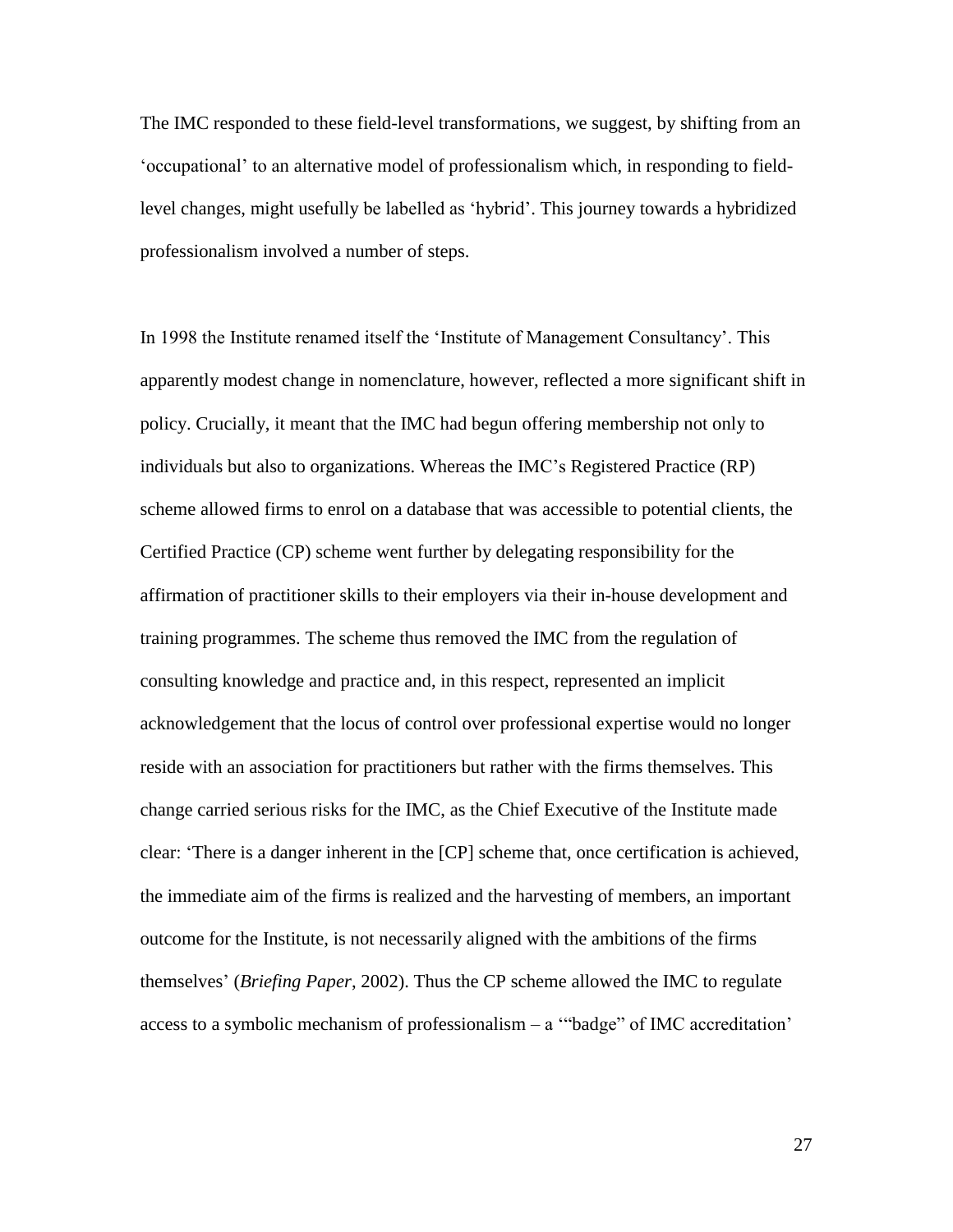(*CMC Review*, 2002). The problem being that this 'badge' had little real or enduring value for the larger firms.

The shifting locus of regulatory control was also indicated by the IMC's approach to the constitution of consulting expertise during this period. In its early years, as we have seen, the IMC had sought to establish management consultancy as an occupational elite founded upon a set of core cognitive and normative mechanisms. Yet, by the early 2000s, the IMC had been obliged to develop a broader competency-based model of knowledge which recognized that practitioners were likely to identify with an alternative – and competing – set of cultural and technical resources in the first instance. As an IMC position paper reflected:

Many members of the Institute also belong to another institute, e.g. the Institute of Chartered Accountants or the Chartered Institute of Marketing, for their professional expertise. In a sense this answers the question about detailed technical regulation. This is provided by the consultant's primarily professional discipline. Consultancy is about the delivery of that technical specialism in a consulting context and the skills and, hence, the technical requirements of consultancy are primarily behavioural. This stresses the importance of competences, more difficult to define and measure than technical requirements, and ethical standards. (*Position Paper*, 2002)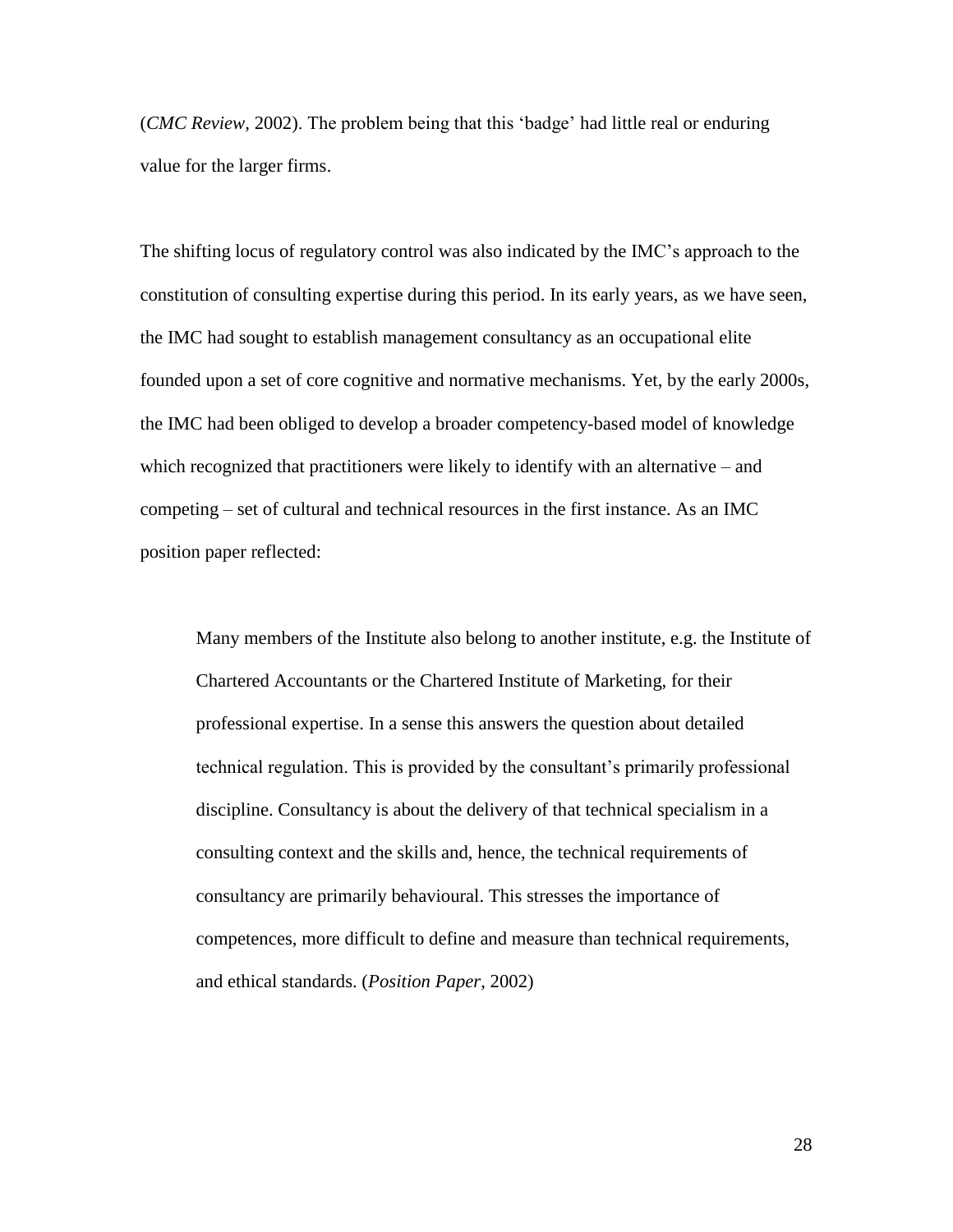This commitment to broad competences marked a significant reversal in the role the IMC saw for itself as a professional association insofar as the 'Certified Management Consultant' (CMC) qualification offered practitioners the chance to gain supplementary certification *in addition* to their core expertise. The IMC had hoped that this portable CMC qualification would help to attract new members to the Institute, particularly those practitioners whose principal professional allegiances lay elsewhere. By this point in time, however, the CMC qualification carried little weight because the larger consulting organizations had developed their own internal training systems as well as taken steps to establish themselves as 'brands' with company-specific attributes (*CMC Review*, 2002).

In 2003 plans were hatched within the Institute to integrate with another organization (Council minutes, May 2003; September, 2003; November, 2003). This integration, it was hoped, would act both to reverse the decline in membership and to stabilize the Institute's dwindling financial resources. A few options were considered at this time, including a merger with the Management Consultancies Association. However, it was eventually decided that the IMC should become a part of the much larger Chartered Management Institute (CMI) – formerly the British Institute of Management – which had at that time approximately 76,000 members. While the IMC would be allowed to retain its outward identity and logo, integration within the CMI meant that the Institute could no longer function as a fully autonomous association and, according to provisions in its *Memorandum and Articles of Association*, would have to be dissolved (*Options for the Future*, 2003).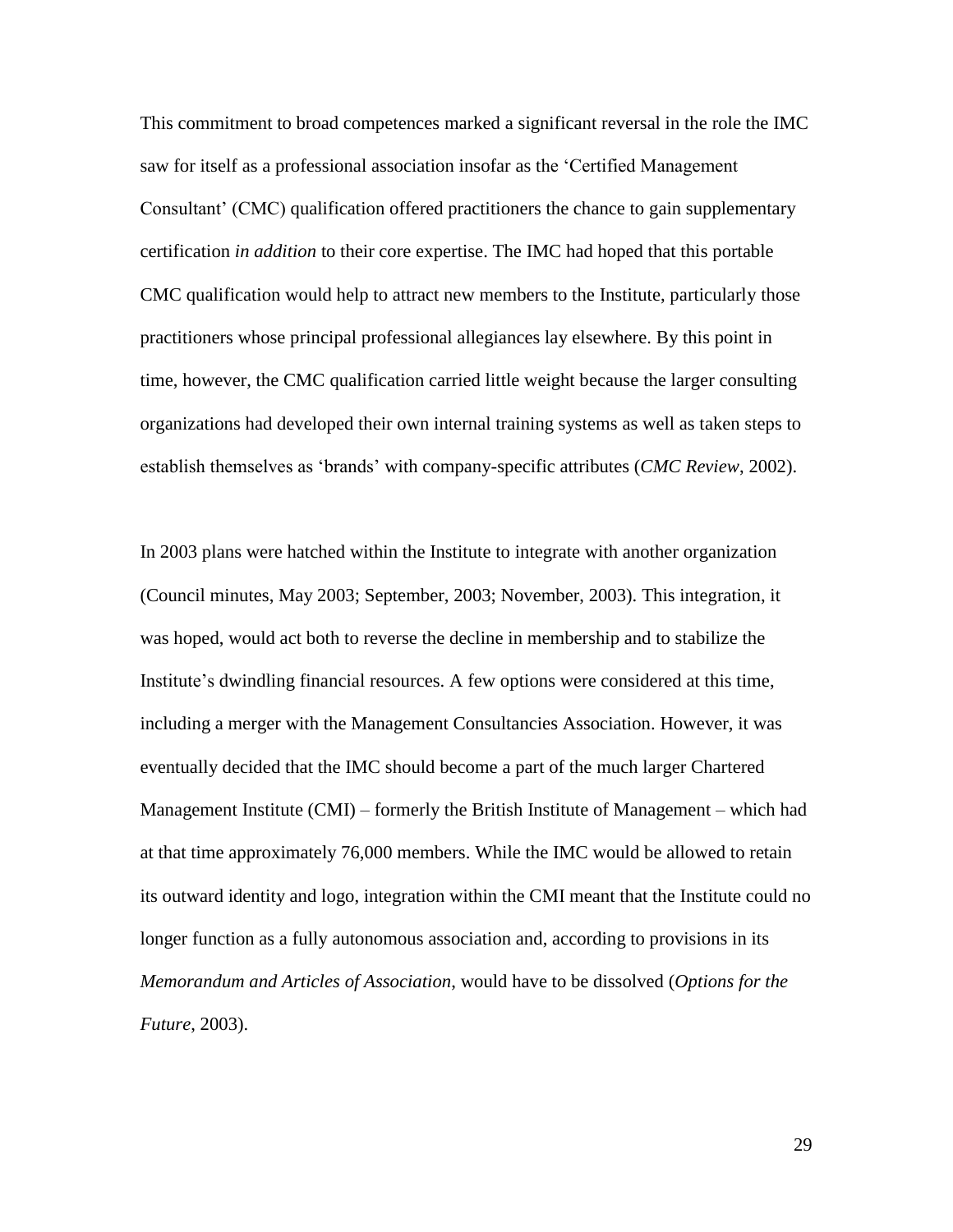## **5. Concluding discussion**

This paper has offered a longitudinal analysis of the professional project instituted by the IMC. Drawing on both sociological and organizational accounts of professional working, we have suggested that recent analyses of consulting have tended to imply that professionalization is the end-point of an evolutionary journey that is completed when an occupation reaches a particular state of maturity (Wilensky, 1964). Taking issue with this approach, we have sought to demonstrate that professionalism – or perhaps more properly, the attempt to institutionalize embodied expertise (Abbott, 1988; 1991) – is a deliberate (if negotiated) strategy pursued through collective organization. In an attempt to make sense of the IMC's professionalization strategy and its subsequent tactical shifts and retreats, we have located our analysis of the Institute's endeavours within an account of the organizational field (Suddaby and Viale, 2011). This approach has allowed us to locate the IMC's attempts to project a professional identity by means of normative, cognitive and symbolic mechanisms (Noordegraaf, 2011) within an account of the changing patterns of dependence that transformed an occupational programme into a more limited endeavour. While others have accounted for the IMC's professional project as a failure consequent upon consultancy's fragmentary knowledge base (Alvesson and Johansson, 2002; Fincham, 2006; Kitay and Wright, 2007), our analysis of the IMC inserts certain qualifications within this narrative. Our analysis demonstrates that management consultants were indeed unable to secure jurisdictional control over a clearly defined set of skills and capabilities. Yet our reflections on the IMC's archives suggests that this jurisdictional issue needs to be located within the context of broader field-level transformations that acted to bring new forms of expertise and employment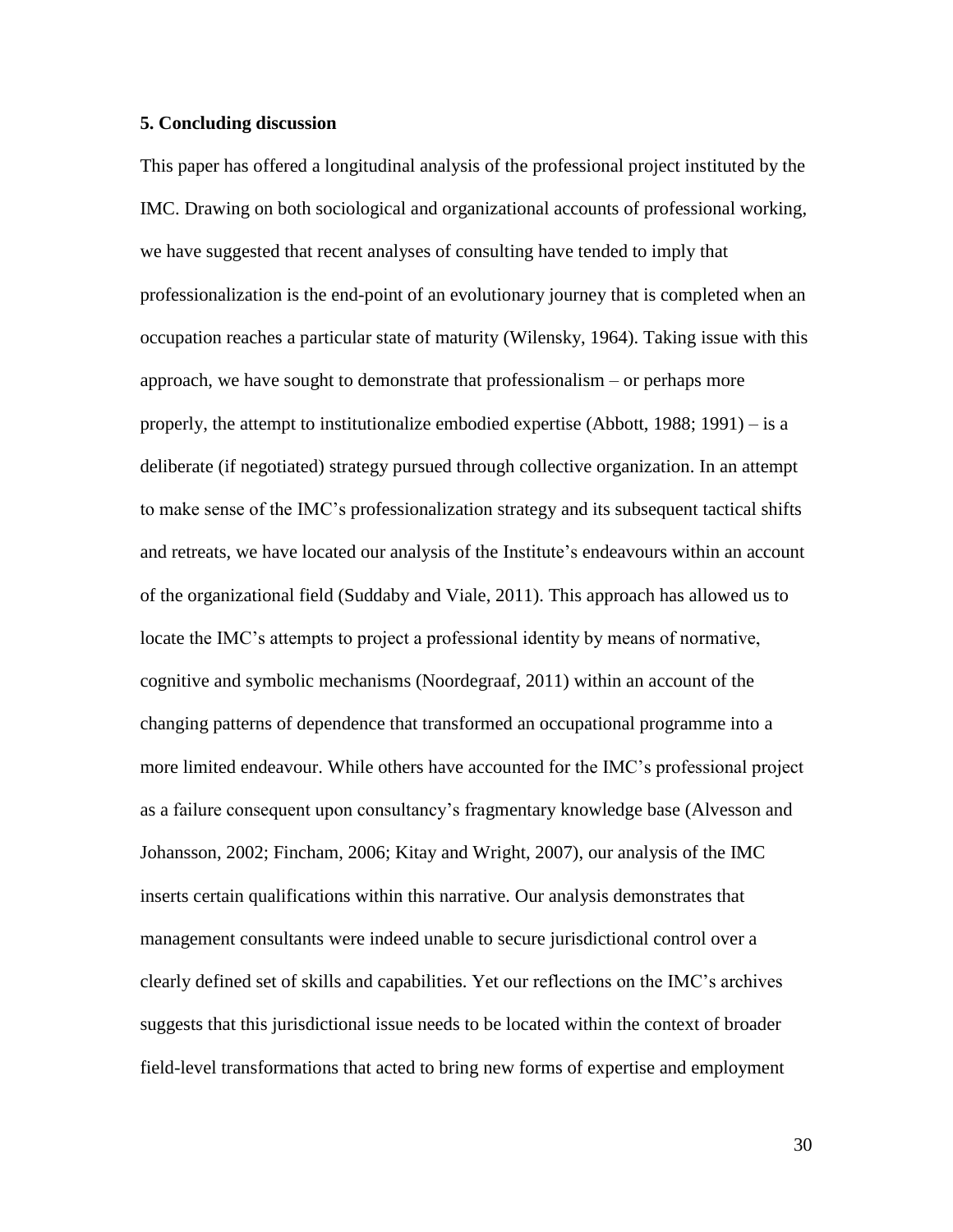concerns into the advice industry. We therefore argue that the IMC's ambition to secure occupational professionalism foundered upon the unwillingness of these large firms to cede the control of cognitive and normative mechanisms to the Institute. As a result, the IMC came to adopt a hybrid model of professionalism by opening its doors to large organizations and loosening its grip on normative and cognitive mechanisms.

It is worth noting, however, that the subsumption of the IMC into the Chartered Management Institute in 2005 does not signal the end of consulting professionalism. We may well harbour reservations about the way consultants are managed and controlled. But we should not overlook the fact that those who retain the services of management consultants still expect their employees to manage their affairs within a discursive regime bounded by notions of trust, ethics and accountability. The changes we have observed, however, do signal a movement from the occupational form first sought by the IMC to an alternative, hybridized, form located within and beholden to the organizational practices that now act a) to construct expertise and b) to define the manner in which such forms of expertise are to be performed and enacted on the client's behalf.

Taken as a whole, our longitudinal analysis of the IMC's professional project charts the processes that have allowed the large 'professional service firms' to play a prominent role in developing norms of behaviour and in setting standards for knowledge, conduct and practice within the field of consulting. These changes, we suggest, have resulted in the rise of localized forms and processes of consulting that, while corporate in ethos and accountability (Faulconbridge and Muzio, 2008), nonetheless remain 'professional'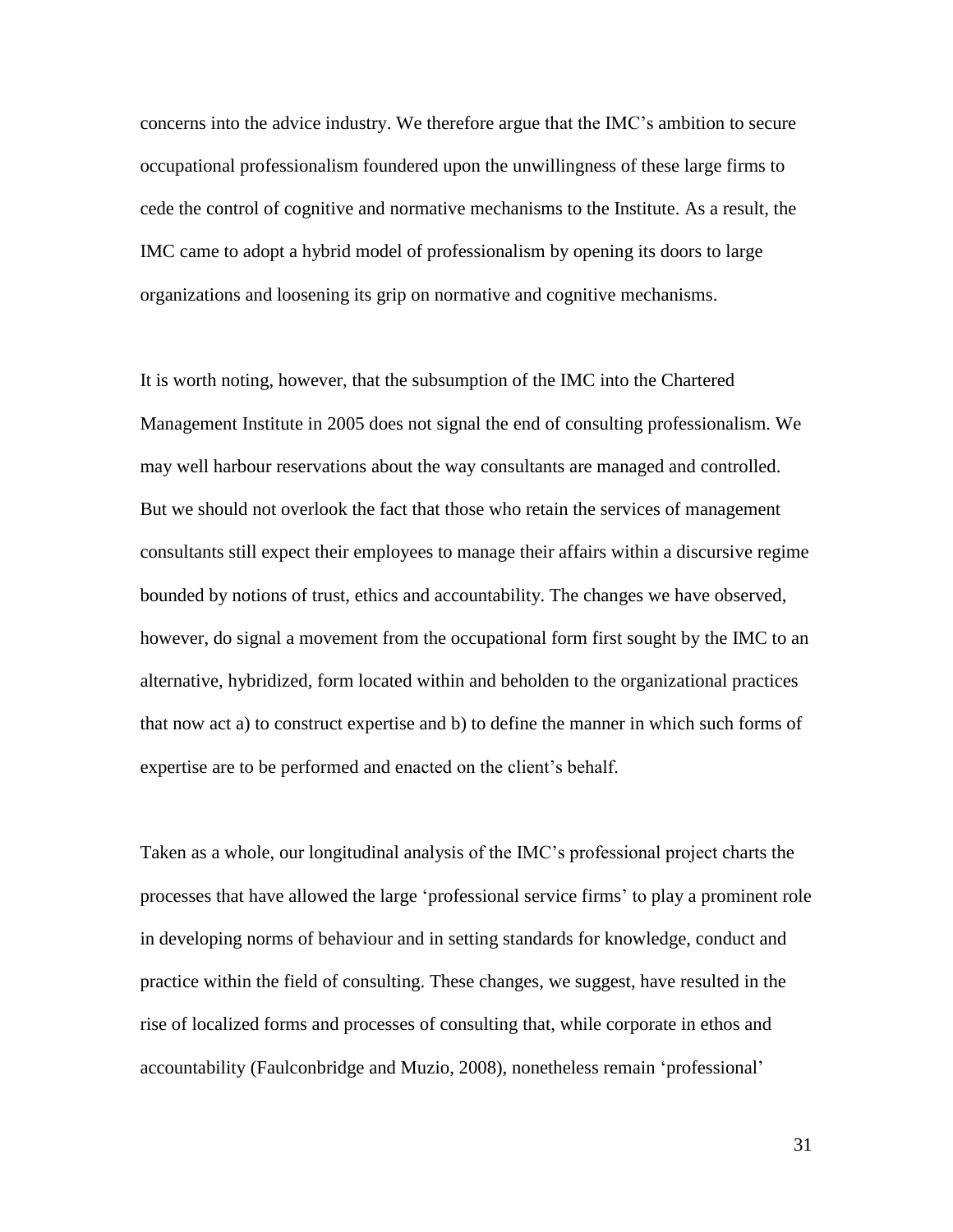insofar as their meanings and effects call upon occupational values and broader discursive formations as they seek both local consent for managerial action and broader social legitimacy (Paton, Hodgson and Muzio, 2013). This points to the increasing importance of what we – and others (Evetts, forthcoming; Hodgson, Paton and Muzio, 2015; Noordegraaf, 2007) – call 'hybrid professionalism'. This model of professionalism signals a break with traditional symbols of occupational professionalism (e.g. chartered status, entry examinations) in order to generate broader market appeal for the products of expert labour, yet without entirely foregoing traditional safeguards over professional work (e.g. market protection, state recognition). While this hybrid professionalism has played out in the accounting professional with the tension between auditing on the one hand and consulting on the other (Malsch and Gendron, 2013), we also find this hybridity at work *within* consulting itself – as the case of the IMC demonstrates. It is important to note that hybrid professionalism is defined only in negotiation with an external environment comprised of different, often competing, organizational actors, which is why it is crucial to study the trajectory of a professional association such as the IMC in relation to its strategic mobilizations and tactical deployments within a broader institutional field.

In closing, it is worth observing that our analysis of the experience of the IMC presents us with an intriguing conundrum. On the one hand, management consultants have been unable to secure the 'classic' (Noordegraaf, 2011: 473) form of professionalism that is built upon 'double closure' (Ackroyd, 1996). Yet this failure does not seem to have acted as a barrier to the social and economic advancement of this occupational grouping.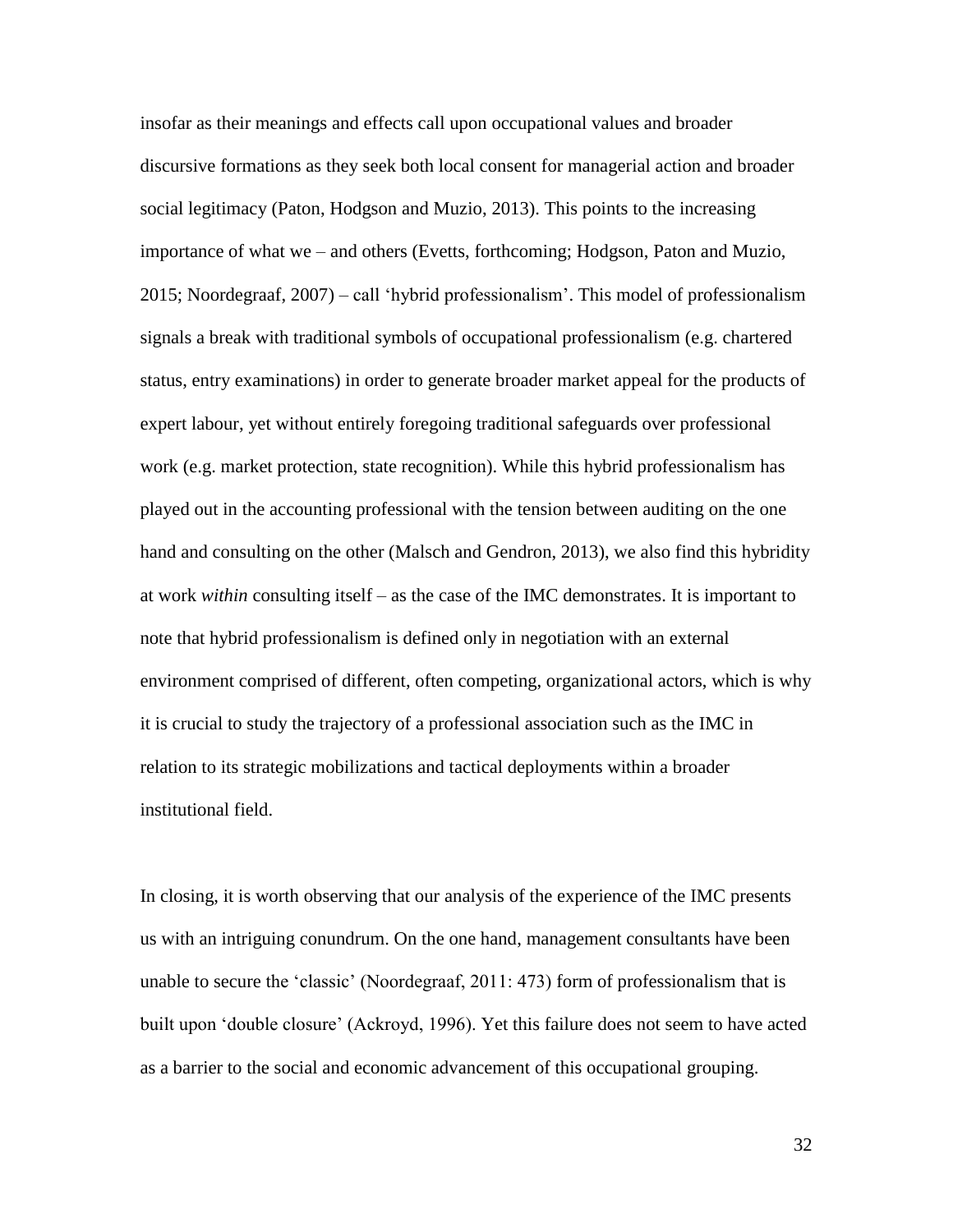Indeed, some have suggested that private corporations and public-sector institutions are now increasingly shaped by an elite 'consultocracy' (Hodge and Bowman, 2006; Micklethwait and Wooldridge, 1996; Saint-Martin, 2000). The rise of this 'consultocracy' plainly merits further consideration. In undertaking such analytical work, there is, we believe, a need to ensure that that future inquiry is not restricted by some unwarranted commitment to trait-based conceptualizations of 'real' or 'genuine' consulting professionalism. Further research in this area, therefore, should be located within an analysis of the complex and historically-situated patterns of dependence that, our analysis suggests, act to structure claims to professionalism in general and the field of consulting in particular. An analysis of hybrid professionalism is therefore useful for focusing attention on the different – sometimes conflicting – logics employed by occupational groups to secure control over a jurisdiction of knowledge (Hodgson, Paton and Muzio, 2015), instead of relying on a simplistic and outmoded dualisms between 'collegial' professionalism and 'corporate' professionalism.

## **References**

Abbott, A. (1988) *The System of Professions: An Essay on the Division of Expert Labor*. Chicago and London: University of Chicago Press.

Abbott, A. (1991) 'The Future of Professions: Occupation and Expertise in the Age of Organization', *Research in the Sociology of Organizations*, 8(1): 17-42.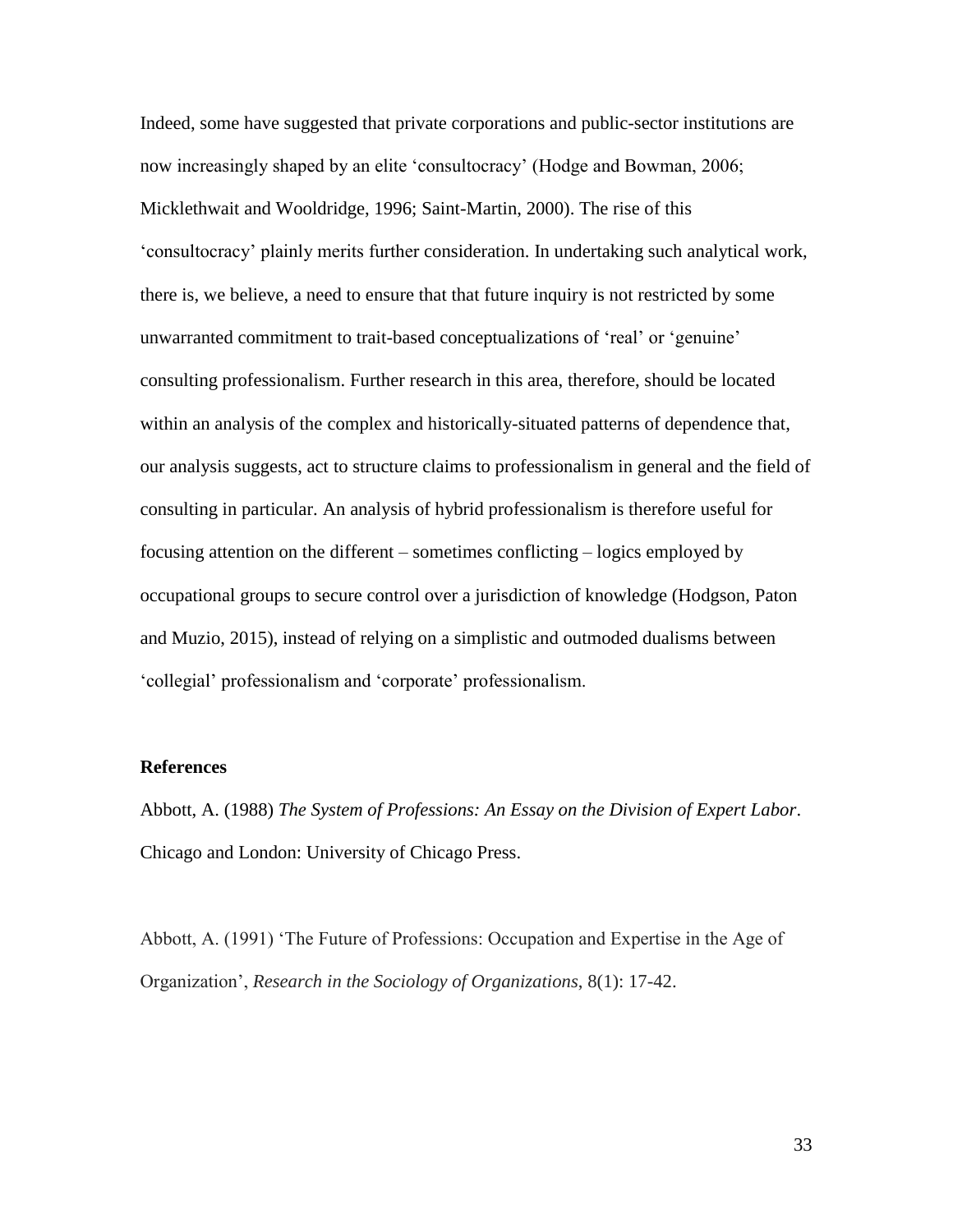Ackroyd, S. (1996) 'Organization Contra Organizations: Professions and Organizational Change in the United Kingdom', *Organization Studies*, 17(4): 599-621.

Adams, T.L. (2015) 'Sociology of Professions: International Divergences and Research Directions', *Work, Employment and Society*, 29(1): 154-165.

Alvesson, M. and A.W. Johansson (2002) 'Professionalism and Politics in Management Consultancy Work', in T. Clark and R. Fincham (eds.) *Critical Consulting: New Perspectives on the Management Advice Industry*. Oxford and Malden: Blackwell.

Anteby, M., C.K. Chan and DiBenigno, J. (forthcoming) 'Three Lenses on Occupations and Professions in Organizations: Becoming, Doing, and Relating', *The Academy of Management Annals*, DOI: 10.1080/19416520.2016.1120962.

Booth, C. and M. Rowlinson (2006) 'Management and Organizational History: Prospects'. *Management & Organizational History*, 1(1): 5-30.

Brint, S. (1994) *In an Age of Experts: The Changing Role of Professionals in Politics and Public Life*. Princeton, NJ: Princeton University Press

Carr-Saunders, A.M. and P.A. Wilson (1933) *The Professions*. Oxford: Clarendon.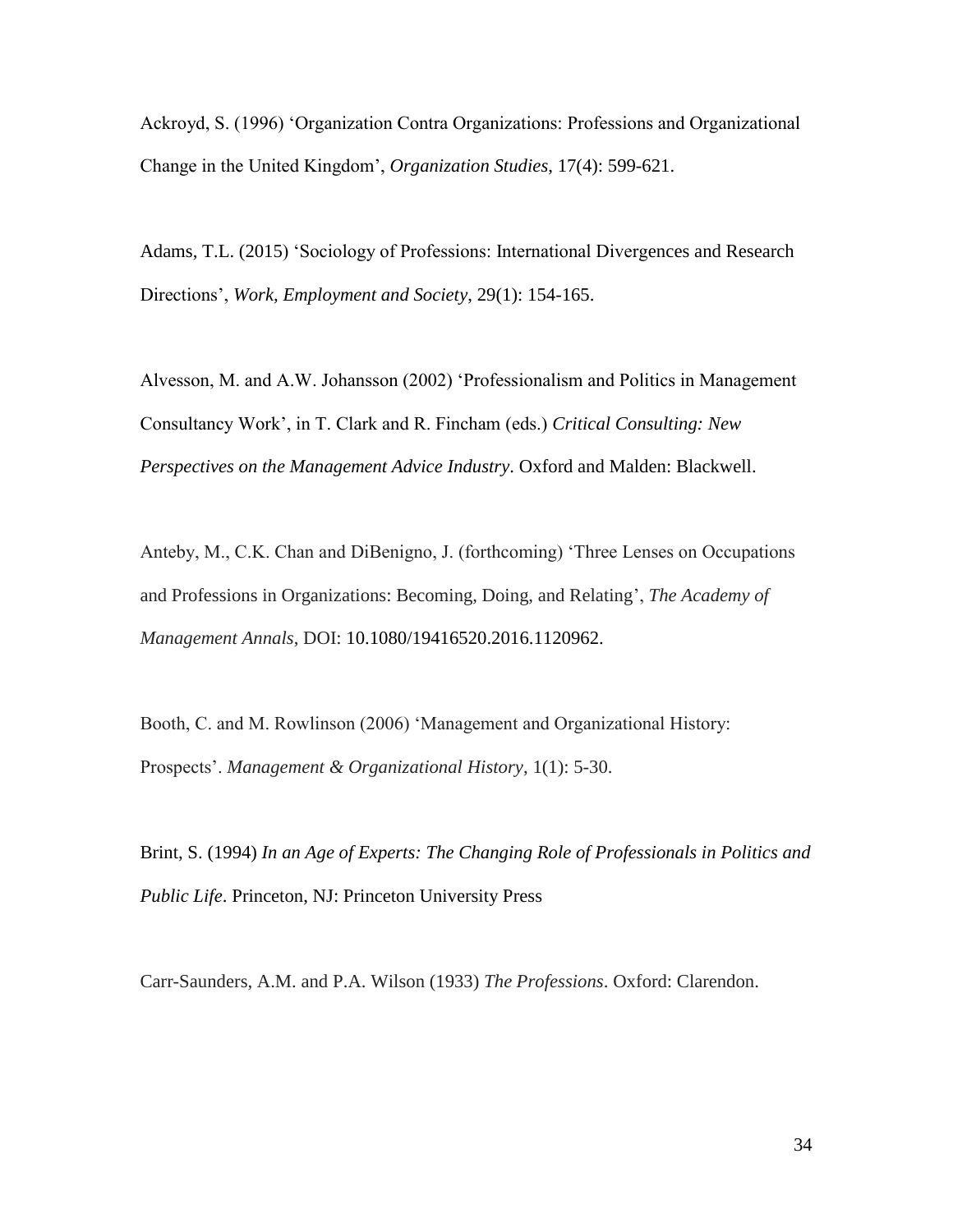Cooper, D.J. and K. Robson (2006) 'Accounting, Professions and Regulation: Locating the Sites of Professionalization', *Accounting, Organizations and Society*, 31(4-5): 415- 444.

Devine, F., J. Britton, R. Mellor and P. Halfpenny (2000) 'Professional Work and Professional Careers in Manchester's Business and Financial Sector', *Work, Employment and Society*, 14(3): 521-540.

Durkheim, E. (1957) *Professional Ethics and Civic Morals*, trans. C. Brookfield. London: Routledge.

Engwall, L. and M. Kipping (2013) 'Management Consulting: Dynamics, Debates, and Directions', *International Journal of Strategic Communication*, 7(2): 84-98.

Evetts, J. (2003) 'The Sociological Analysis of Professionalism: Occupational Change in the Modern World', *International Sociology,* 18 (2): 395-415.

Evetts, J. (2011) 'A New Professionalism? Challenges and Opportunities', *Current Sociology*, 59(4): 406-422.

Evetts, J. (2015a) 'Professionalism, Enterprise and the Market: Contradictory or Complementary?', in H. Sommerland, S. Harris-Short, S. Vaughan and R. Young (eds.) *The Futures of Legal Education and the Legal Profession.* Oxford: Hart Publishing.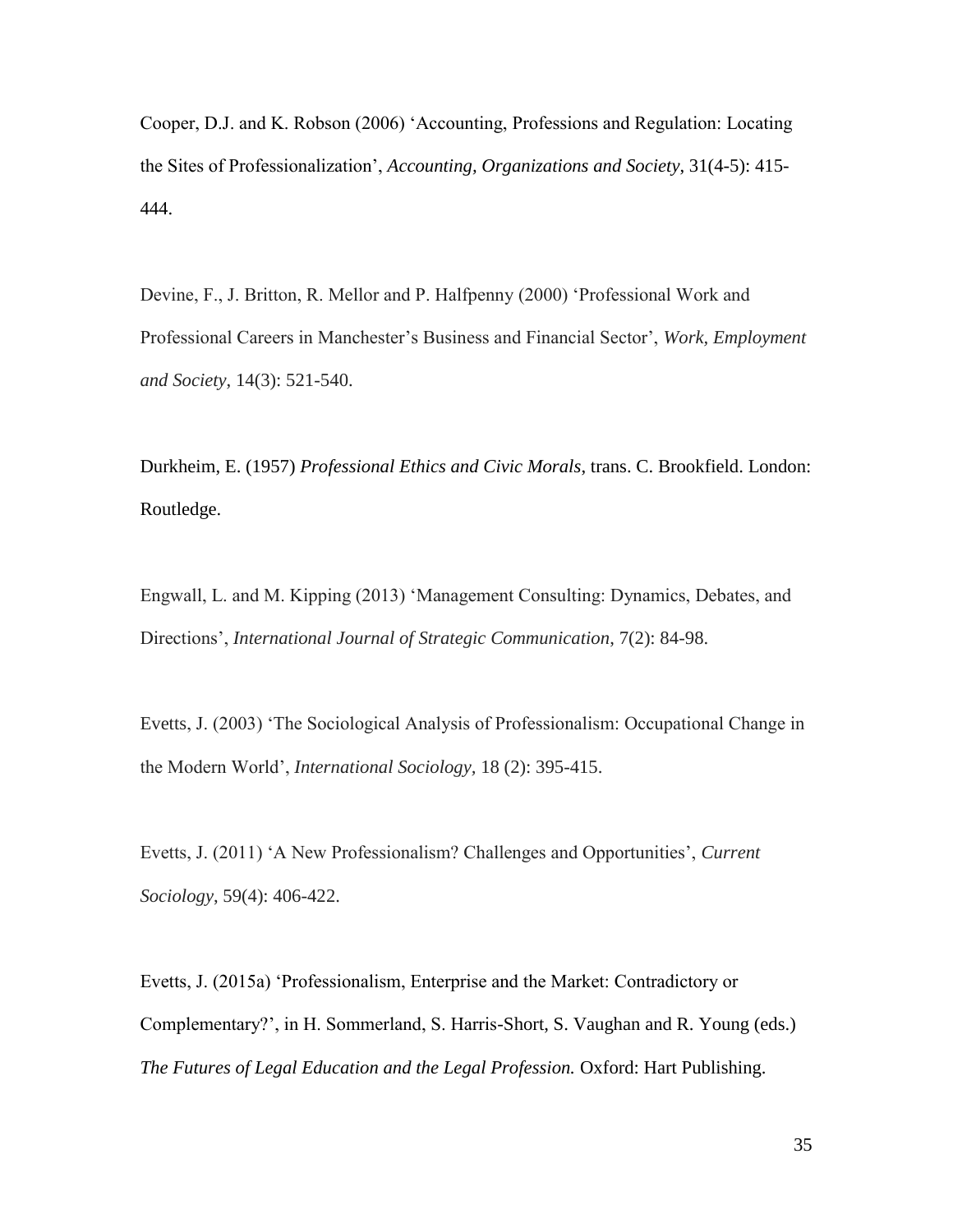Evetts, J. (2015b) 'The Concept of Professionalism: Professional Work, Professional Learning and Practice', in S. Billett, C. Hartes, and H. Gruber (eds.) *International Handbook of Research in Professional and Practice-based Learning, Vol. 1*. Heidelberg: Springer.

Evetts, J. (forthcoming) 'Hybrid Organizations and Hybrid Professionalism: Changes, Continuities and Challenges', in A. Wilkinson, D. Hislop and C. Coupland (eds.) *Perspectives on Contemporary Professional work: Challenges and Experiences*. Cheltenham and Northampton, MA: Edward Elgar.

Faulconbridge, J. and D. Muzio (2008) 'Organizational Professionalism in Globalizing Law Firms', *Work, Employment and Society*, 22(1): 7-25.

Ferguson, M. (2002) *The Rise of Management Consulting in Britain*. Aldershot: Ashgate.

Fincham, R. (2006) 'Knowledge Work as Occupational Strategy: Comparing IT and Management Consulting', *New Technology, Work and Employment*, 21(1): 16-28.

Freidson, E. (1970) *Professional Dominance: The Social Structure of Medical Care*. New Brunswick: Transaction Publishers.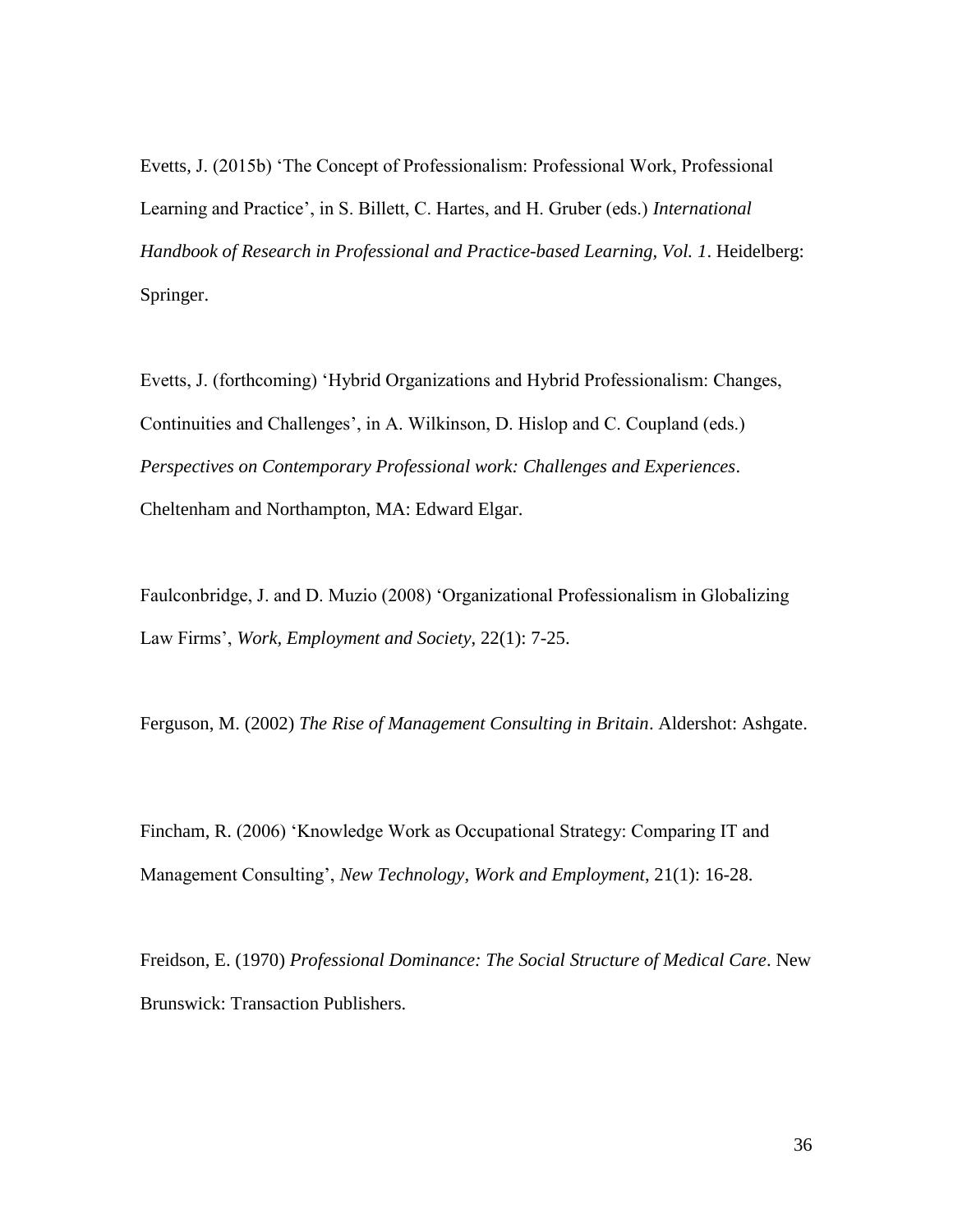Greenwood, R., R. Suddaby and C.R. Hinings (2002) 'Theorizing Change: The Role of Professional Associations in the Transformation of Institutionalized Fields', *Academy of Management Journal*, 45(1): 58-80.

Groß, C. and A. Kieser (2006) 'Are Consultants Moving Towards Professionalization?', *Research in the Sociology of Organizations: Professional Service Firms*, 24: 69-100.

Hodge, G.A. and D.M. Bowman (2006) 'The Consultocracy: The Business of Reforming Government', in G. Hodge (ed.) *Privatization and Market Development: Global Movements in Public Policy Ideas*. Cheltenham and Northampton: Edward Elgar.

Hodgson, D., S. Paton and D. Muzio (2015) 'Something Old, Something New? Competing Logics and the Hybrid Nature of New Corporate Professions', *British Journal of Management,* 26 (4): 745-759.

Johnson, T.J. (1972) *Professions and Power*. Basingstoke and London: Macmillan.

Kipping, M. (2002) 'Trapped in their Wave: The Evolution of Management Consultants', in T. Clark and R. Fincham (eds.) *Critical Consulting: New Perspectives on the Management Advice Industry*. Oxford: Oxford University Press.

Kipping, M. (2011) 'Hollow from the Start? Image Professionalism in Management Consulting', *Current Sociology*, 59(4): 530-550.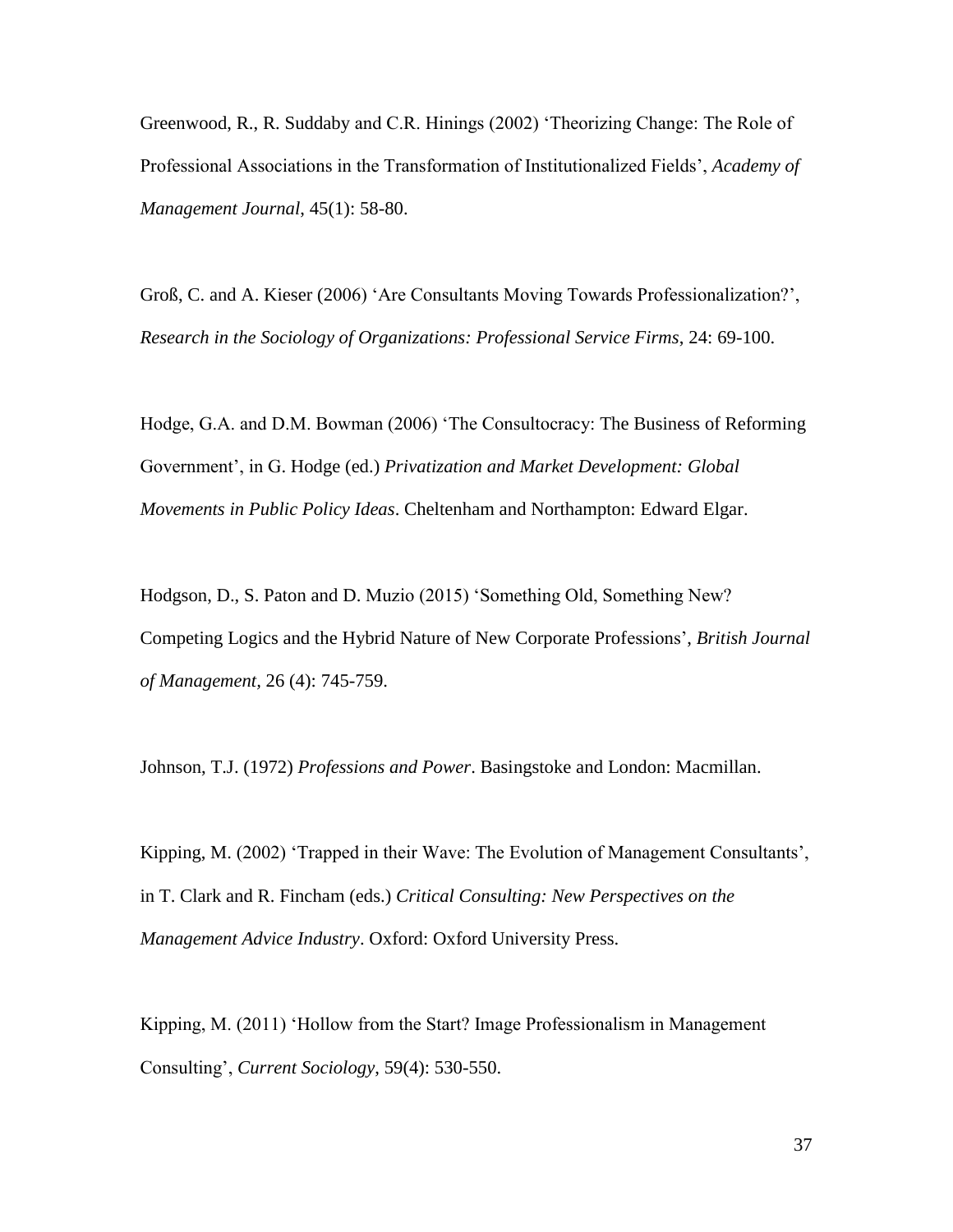Kipping, M. and I. Kirkpatrick (2013) 'Alternative Pathways of Change in Professional Services Firms: The Case of Management Consulting', *Journal of Management Studies*, 50(5): 777-807.

Kipping, M. and D. Saint-Martin (2005) 'Between Regulation, Promotion and Consumption: Government and Management Consultancy in Britain', *Business History*, 47(3): 449-465.

Kirkpatrick, I., D. Muzio and S. Ackroyd (2012) 'Professions and Professionalism in Management Consulting', in M. Kipping and T. Clark (eds.) *The Oxford Handbook of Management Consulting*. Oxford: Oxford University Press.

Kitay, J. and C. Wright (2007) 'From Prophets to Profits: The Occupational Rhetoric of Management Consultants', *Human Relations*, 60(11): 1613-1640.

Larson, M.S. (1977) *The Rise of Professionalism: A Sociological Analysis*. Berkley: University of California Press.

MacDonald, K. (1995) *The Sociology of the Professions,* London: Sage.

Malsch, B. and Y. Gendron (2013) 'Re-theorizing Change: Institutional Experimentation and the Struggle for Domination in the Field of Public Accounting', *Journal of*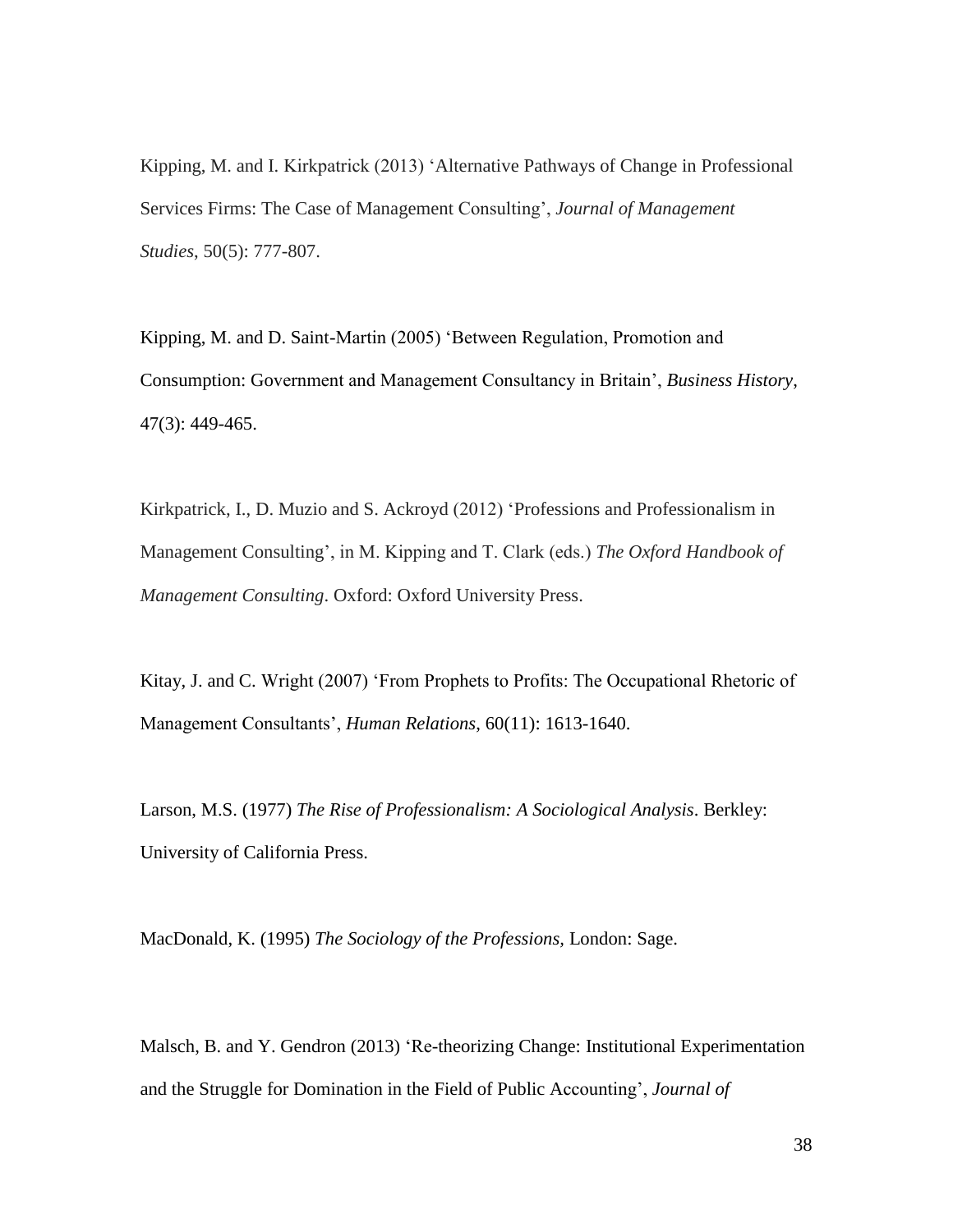*Management Studies*, 50(5): 870-899.

McDougald, M.S. and R. Greenwood (2012) 'Cuckoo in the Nest? The Rise of Management Consulting in Large Accounting Firms' in M. Kipping and T. Clark (eds.) *The Oxford Handbook of Management Consulting*. Oxford: Oxford University Press.

McKenna, C.D. (2006) *The World's Newest Profession: Management Consulting in the Twentieth Century*. Cambridge: Cambridge University Press.

McKenna, C.D. (2007) 'Give Professionalization a Chance! Why Management Consulting May Yet Become a Full Profession', in D. Muzio, S. Ackroyd and J.-F. Chanlat (eds.) *Redirections in the Study of Expert Labour: Established Professions and New Expert Professions*. Basingstoke and New York: Palgrave Macmillan.

Micklethwait, J. and A. Wooldridge (1996) *The Witch Doctors: What Management Gurus are Saying, Why it Matters and How to Make Sense of It.* London: Heinemann.

Muzio, D., D.M. Brock and R. Suddaby (2013) 'Professions and Institutional Change: Towards an Institutionalist Sociology of the Professions', *Journal of Management Studies*, 50(5): 699-721.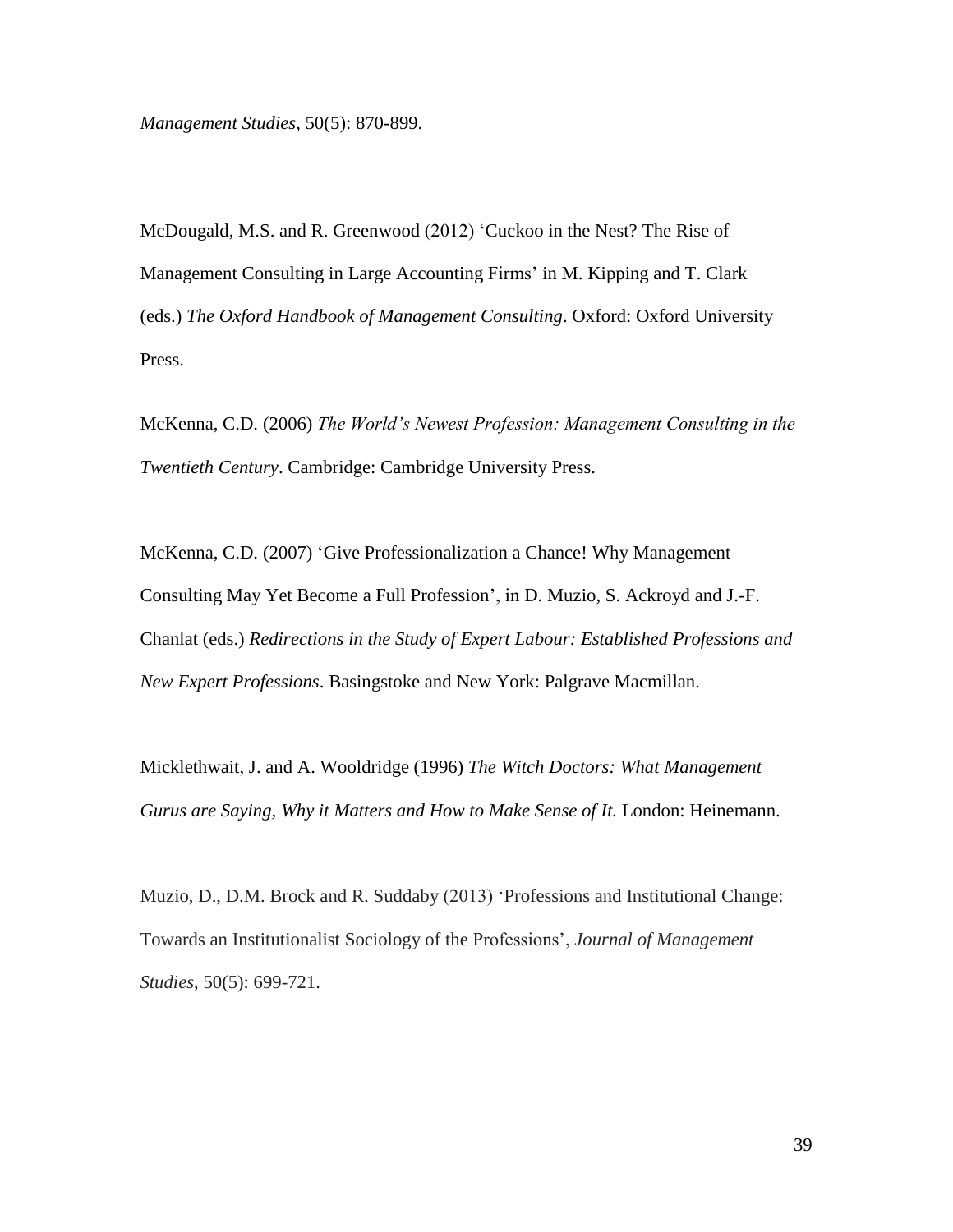Muzio, D. and I. Kirkpatrick (2011) 'Introduction: Professions and Organizations - A Conceptual Framework', *Current Sociology*, 59(4): 389-405.

Muzio, D., D. Hodgson, J. Faulconbridge, J. Beaverstock and S. Hall (2011) 'Towards Corporate Professionalization: The Case of Project Management, Management Consultancy and Executive Search', *Current Sociology*, 59(4): 443-464.

Noordegraaf, M. (2007) 'From "Pure" to "Hybrid" Professionalism: Present-day Professionalism in Ambiguous Public Domains', *Administration and Society*, 39(6): 761- 785.

Noordegraaf, M. (2011) 'Remaking Professionals? How Associations and Professional Education Connect Professionalism and Organizations', *Current Sociology*, 59(4): 465- 488.

O'Brien, J., D. Remenyi and A. Keaney (2004) 'Historiography – A Neglected Research Method in Business and Management Studies', *Electronic Journal of Business Research Methods*, 2(2): 135-144.

Parsons, T. (1954) *Essays in Sociological Theory*. Glencoe, IL: Free Press.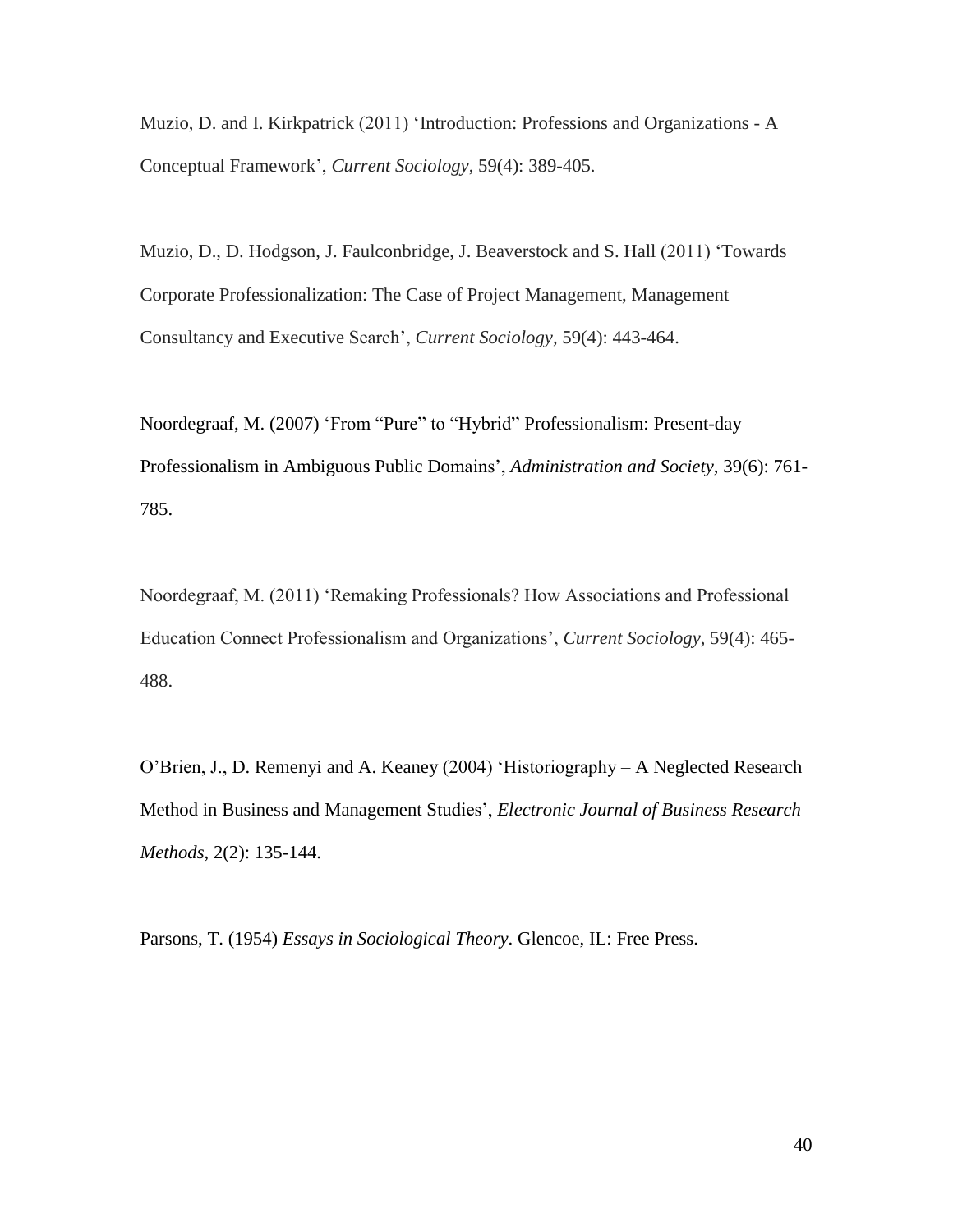Paton, S., D. Hodgson and D. Muzio (2013) 'The Price of Corporate Professionalism: Analysing the Corporate Capture of Professions in the UK', *New Technology, Work and Employment,* 28 (3): 227-240.

Reed, M.I. (1996) 'Expert Power and Control in Late Modernity: An Empirical Review and Theoretical Synthesis', *Organization Studies*, 17(4): 573-597.

Rowlinson, M. (2005) 'Historical Research Methods', in R. Swanson and E.F. Holton III (eds.) *Research in Organizations: Foundations and Methods of Inquiry*. San Francisco: Barrett-Kohler.

Saint-Martin, D. (2000) *Building the New Managerialist State: Consultants and the Politics of Public Sector Reform in Comparative Perspective*. Oxford: Oxford University Press.

Stevens, M. (1991) *The Big Six: The Selling Out of America's Top Accounting Firms*. New York: Touchstone.

Sturdy, A. (2011) 'Consultancy's Consequences? A Critical Assessment of Management Consultancy's Impact on Management,' *British Journal of Management*, 22(3): 517-530.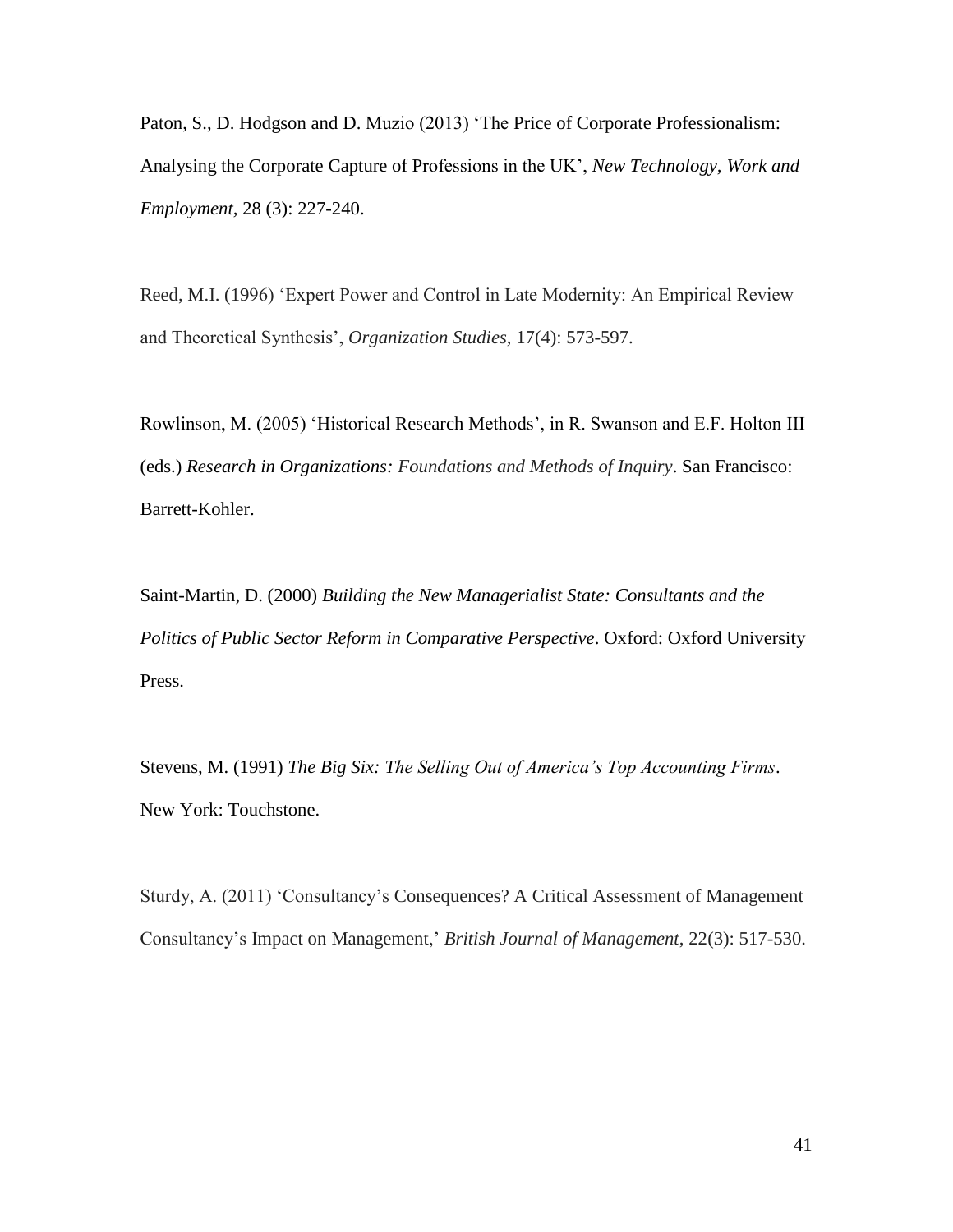Suddaby, R. and R. Greenwood (2001) 'Colonizing Knowledge: Commodification as a Dynamic of Jurisdictional Expansion in Professional Service Firms', *Human Relations*, 54(7): 933-953.

Suddaby, R. and R. Greenwood (2009) 'Methodological Issues in Researching Institutional Change', in D.A. Buchanan and A. Bryman (eds.) *The Sage Handbook of Organizational Research Methods*. London: Sage.

Suddaby, R. and T. Viale (2011) 'Professionals and Field-Level Change: Institutional Work and the Professional Project', *Current Sociology*, 59(4): 423-442.

Svensson, P. (2006) 'Marketing Marketing: The Professional Project as a Micro-Discursive Accomplishment', *Research in the Sociology of Organizations,* 24: 337-368.

Tisdall, P. (1982) *Agents of Change: The Development and Practice of Management Consultancy*. Heinemann: London

Üsdiken, B. and A. Kieser (2004) 'Introduction: History in Organization Studies', *Business History*, 46(3): 321-330.

Ventresca, M.J. and J.W. Mohr (2002) 'Archival Research Methods', in J.A.C. Baum (ed.) *The Blackwell Companion to Organizations*. Oxford: Blackwell.